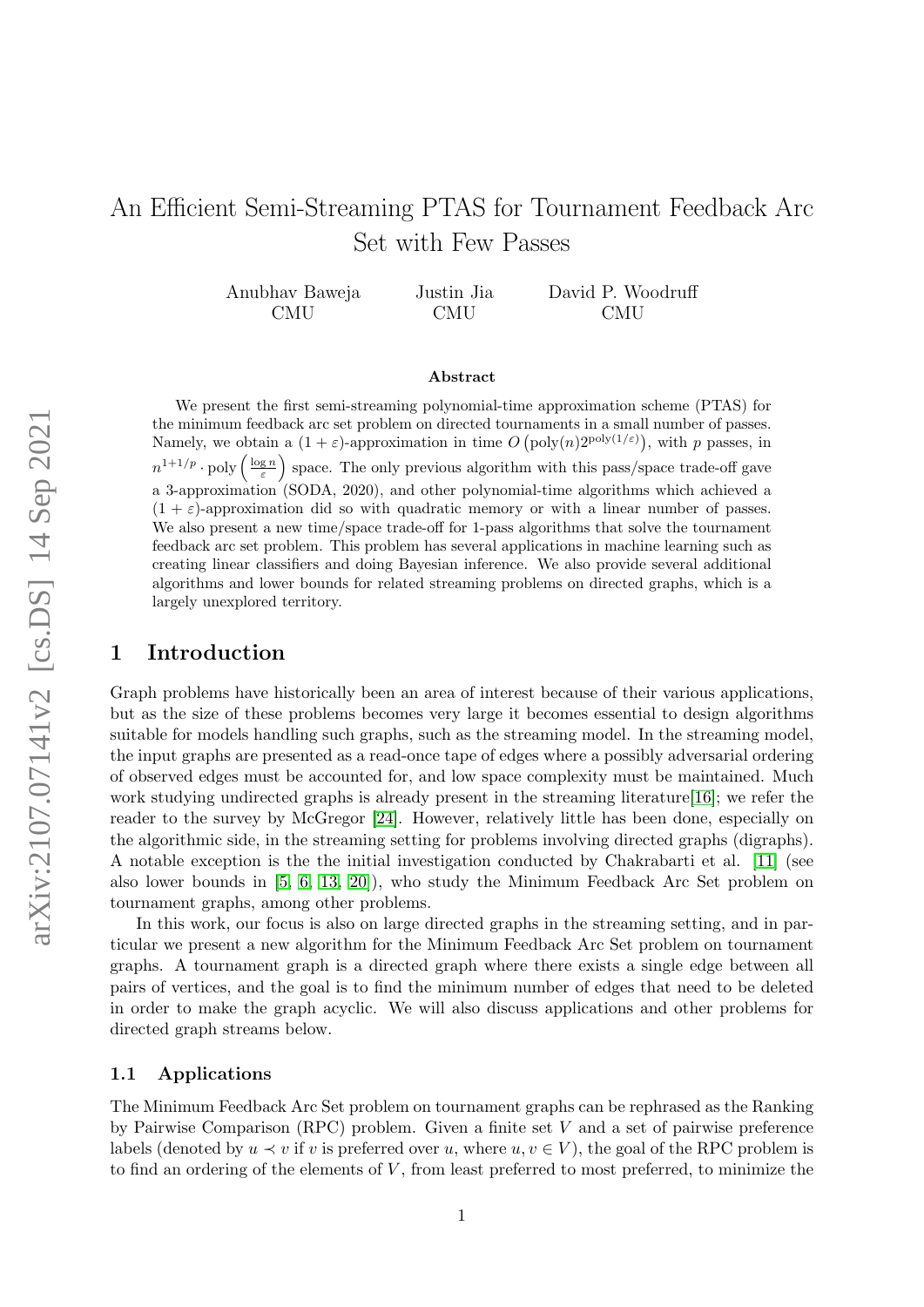number of disagreements. Finding a suitable global ranking for data, described only by pairwise preference relationships, arises in various practical applications and is commonly referred to as Kemeny-Young Rank Aggregation [\[22\]](#page-25-3). This has applications to machine translation [\[25\]](#page-25-4) and ranking search engine results [\[19\]](#page-25-5). Whereas the bulk of the learning to rank literature involves rating standalone inputs on a predefined scale, this ranking task involves relative relationships between the objects, whether they are webpage search results or tournament competitors. An ordering of elements that satisfies this condition of minimizing regret (up to some error) and another condition of "local chaos" (described by [\[1\]](#page-24-4)), can also be used to create a regularized large margin linear classifier. The main focus of Ailon's work [\[1\]](#page-24-4) was to demonstrate the application's feasibility in the query-efficient setting, and is shown here to also be viable in a semi-streaming setting.

Algorithms for solving the Minimum Feedback Arc Set problem can also be used to decrease the computational cost of Bayesian inference [\[17,](#page-25-6) [7\]](#page-24-5) by reducing the weighted loop cutset problem to a weighted blackout-feedback vertex set problem. Bayesian networks are popular among the machine learning community, as they provide an interpretable representation of data, along with varying degrees of conditional independence between attributes. The so-called updating problem in Bayesian networks can be solved using the conditioning method; however, the conditioning method runs in time exponential in the size of a loop cutset, which is potentially large, so reducing the problem and using a feedback arc set approximation would reduce the complexity of solving the updating problem.

Other applications in a similar domain for the Minimum Feedback Arc Set problem include collaborative filtering [\[14\]](#page-24-6), where ordered recommendations need to be generated for users based on their past preferences and the product history for customers with similar interests. There are also various applications for other directed graph problems such as computing the strongly connected components of a graph, including the study of model checking in formal verification [\[26\]](#page-25-7) and for data flow analysis in compiler optimization [\[8\]](#page-24-7).

Before describing our results, we need to set up some notation. Let  $O^*(f(n))$  denote a function bounded by  $f(n)$  poly  $\left(\frac{\log n}{\varepsilon}\right)$  $\left(\frac{gn}{\varepsilon}\right)$ . The Feedback Arc Set problem for tournaments is parameterized by  $V$ , the vertex set, and  $E$ , the edge set of a tournament graph. One can also use a weight matrix W to represent the edge set E such that  $W(u, v) = 1$  if  $(u, v) \in E$  and 0 otherwise.

**Definition 1.** The cost of a permutation  $\pi$  on vertices with respect to the vertex set V and weight matrix W is

$$
C(\pi, V, W) = \sum_{u,v \in V: \rho_{\pi}(u) < \rho_{\pi}(v)} W(v, u)
$$

where  $\rho_{\pi}(u)$  is the rank of vertex u in permutation  $\pi$ .

The Feedback Arc Set problem aims to find a permutation  $\pi^*$  of vertices for which

$$
\pi^* = \text{argmin}_{\pi} C(\pi, V, W)
$$

**Definition 2.** The restricted cost of a permutation  $\pi$  on vertices for a given vertex set V and weight matrix  $W$ , with respect to the edge set  $E$ , is

$$
C_E(\pi, V, W) = \frac{\binom{n}{2}}{|E|} \sum_{(u,v) \in E: \rho_{\pi}(u) < \rho_{\pi}(v)} W(v, u)
$$

To later demonstrate lower bounds for other directed graph problems, reductions to communication games are used as in Chakrabati et al. [\[11\]](#page-24-0), where they proved lower bounds, both in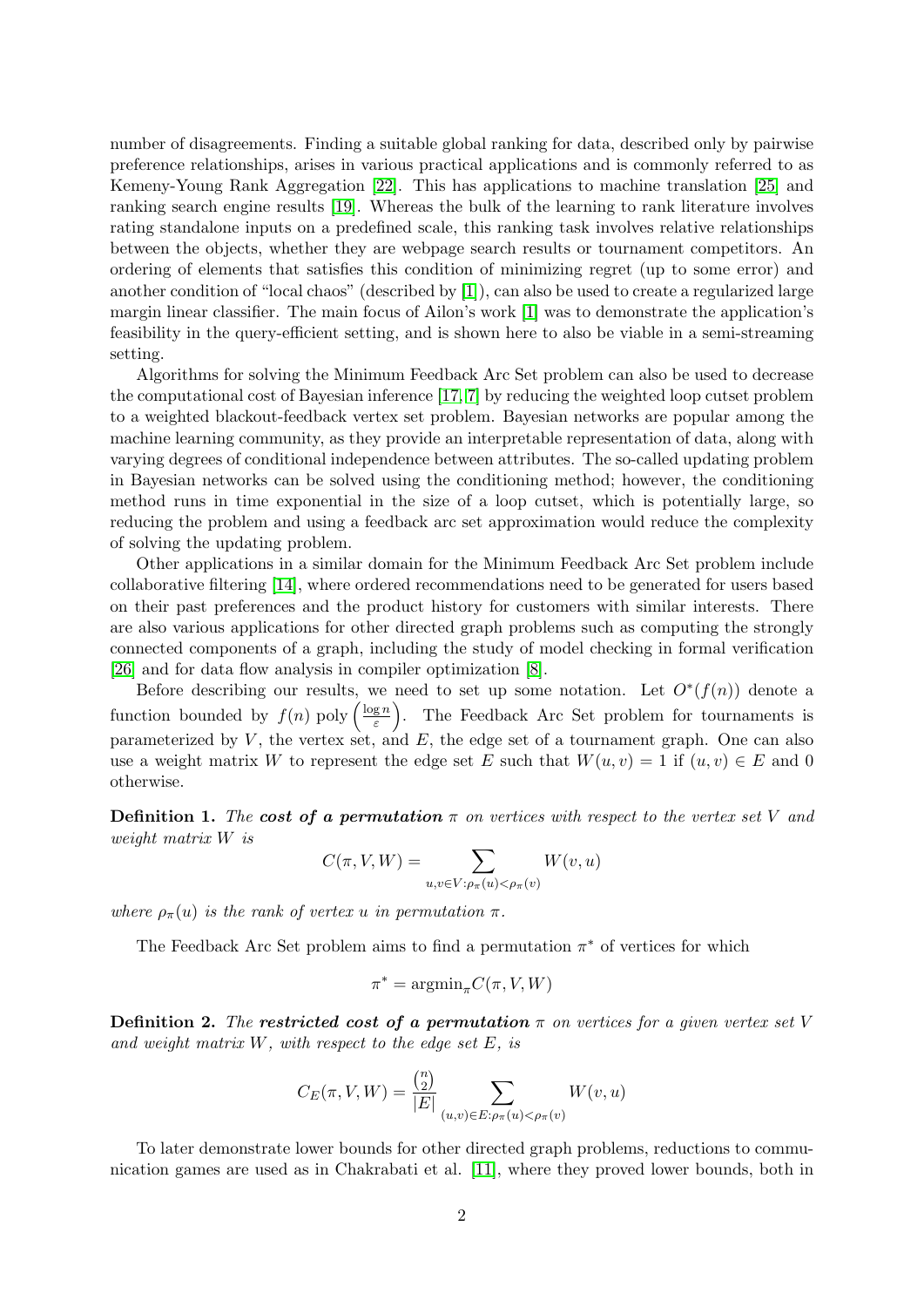the single pass and the multi-pass setting, for a variety of digraph problems such as performing a topological sort, detecting if a graph is acyclic, as well as finding a minimum feedback arc set. A classic problem in communication complexity is the INDEX problem. Here Alice and Bob are given a vector  $x \in \{0,1\}^n$  and an index  $i \in [n]$ , respectively, and the goal is for Bob to correctly determine whether  $x_i$  is a one or a zero. If only Alice can send a single message to Bob, then the minimum length of this message is  $\Omega(n)$  for any randomized protocol which succeeds with probability at least 2/3. For demonstrating a lower bound for multi-pass algorithms, another useful problem is the set chasing problem [\[20\]](#page-25-2), which is discussed in Section [4.](#page-20-0)

### 1.2 Contributions and Previous Work

Minimum Feedback Arc Set. Although the Minimum Feedback Arc Set problem is NPhard even for tournament graphs [\[3,](#page-24-8) [12\]](#page-24-9), a significant amount of work has been done in order to obtain polynomial time approximations  $[2, 15, 4, 22]$  $[2, 15, 4, 22]$  $[2, 15, 4, 22]$  $[2, 15, 4, 22]$  for the problem on tournament graphs. Furthermore, Chen et al. [\[13\]](#page-24-3) gave an  $n^{2-o(1)}$  space lower bound, even for  $o(\sqrt{\log n})$  pass streaming algorithms for the feedback arc set problem on general graphs. The maximum acyclic subgraph problem, which is the dual of the minimum feedback arcset problem, also has a lower bound of  $O(n^{1-\varepsilon^{c/p}})$  space for p-pass,  $(1+\varepsilon)$ -approximation polynomial time algorithms, where  $c$  is a constant [\[5\]](#page-24-1). This further motivates the exploration of algorithms for restricted graphs such as tournament graphs.

Our main contribution (Theorem [12\)](#page-9-0) is the first algorithm that uses  $O(n^{1+1/p} \text{ poly}(\log n/\varepsilon))$ space and p passes, while providing a  $(1 + \varepsilon)$ -approximation, in polynomial time. Our result gives a significant improvement over [\[11\]](#page-24-0), which achieved the same pass/space trade-off, but could only give at best a 3-approximation. Our work also significantly improves other polynomial-time algorithms which achieved a  $(1 + \varepsilon)$ -approximation, as such algorithms either require quadratic memory or a linear number of passes.

Note that given  $\log n$  passes, this algorithm achieves  $O(n \text{ poly}(\log n/\varepsilon))$  space, consistent with the original definition of the semi-streaming model. Previously, Kenyon and Schudy [\[22\]](#page-25-3) gave a PTAS for the problem which uses  $\Theta(n^2)$  space and Ailon [\[1\]](#page-24-4) introduced an algorithm that specifically reduces the query complexity. The latter has a similar motivation to the streaming model, in that there is limited access to the input, but the model is substantially different from the streaming model. To the best of our knowledge, this is the first work to present such tradeoffs for algorithms that solve the Minimum Feedback Arc Set problem on tournaments up to a  $(1 + \varepsilon)$ -approximation. A summary of previous work in the streaming model on this problem, as well as our results, is given in Table [1.](#page-3-0)

Additional Streaming Problems on Directed Graphs. We also continue the study of other problems on directed graphs in data streams. There has been little research in identifying strongly connected components of a directed graph (digraph) in the streaming model. Laura et al. [\[23\]](#page-25-8) demonstrated an algorithm with  $O(n \log n)$  space to find the strongly connected components in the W-stream setting, but we focus on the standard insertion-only framework while using as few passes and memory as possible. Section [3](#page-18-0) introduces an algorithm that can be implemented with  $\tilde{O}(n^{1+1/p})$  space in p passes, using a deterministic subroutine that finds a Hamiltonian path and is guaranteed to meet the space constraints, in contrast to the commonly adopted KWIKSORT algorithm [\[11\]](#page-24-0) that only does so with high probability guarantees.

Lastly, Section [4](#page-20-0) demonstrates lower bounds for the space complexity of three directed graph problems: finding strongly connected components, determining if the graph is acyclic, and determining whether there exists a path from a given vertex s to all other vertices. The results are presented for two kinds of space lower bounds: for single pass settings and for multiple pass settings. These strong lower bounds also motivate the shift of emphasis from solving the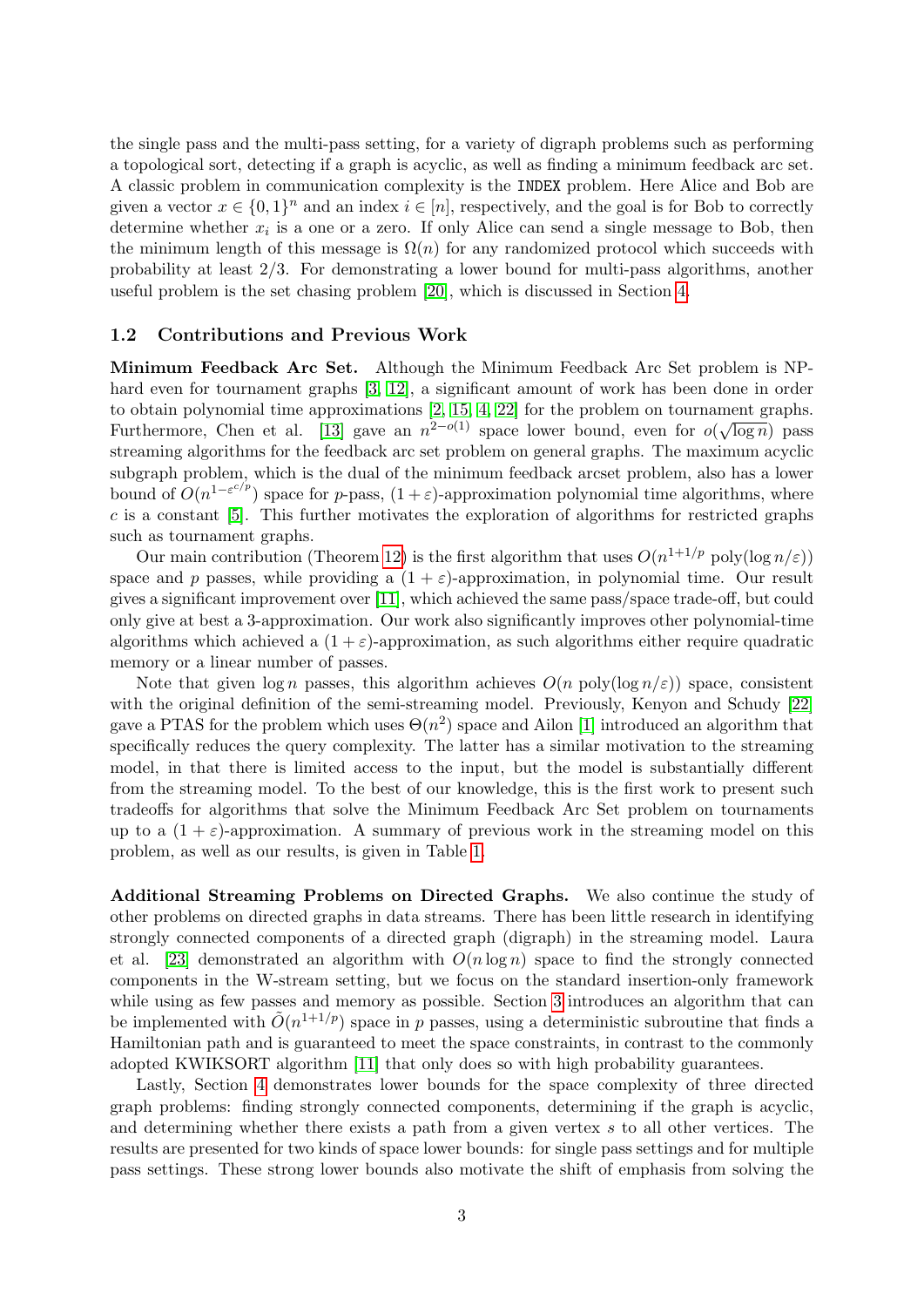<span id="page-3-0"></span>

| Algorithm                             | Approximation   | Time               | <b>Passes</b>    | <b>Space</b>     |
|---------------------------------------|-----------------|--------------------|------------------|------------------|
| Sort by wins $[15]$                   | $\mathfrak{h}$  | Polynomial in $n$  |                  | $O^*(n)$         |
| Kwiksort [2]                          |                 | Polynomial in $n$  | $O^*(1)$         | $O^*(n)$         |
| Modified Kwiksort [11]                | 3               | Polynomial in $n$  | $\boldsymbol{p}$ | $O^*(n^{1+1/p})$ |
| <b>PTAS</b> [22]                      | $1+\varepsilon$ | Polynomial in $n$  |                  | $O(n^2)$         |
| Brute force solve with sketching [11] | $1+\varepsilon$ | Exponential in $n$ |                  | $O^*(n)$         |
| Sample and Rank [1]                   | $1+\varepsilon$ | Polynomial in $n$  | $O^*(n)$         | $O^*(n)$         |
| Our Result                            | $1+\varepsilon$ | Polynomial in $n$  | $\boldsymbol{n}$ | $O^*(n^{1+1/p})$ |

Table 1: Algorithms for the Feedback Arc Set problem on Tournament graphs

aforementioned directed graph problems for general inputs to special classes of digraphs, in particular tournament graphs.

### 1.3 Techniques and Intuition

We discuss our key techniques and intuition for our main result for the Feedback Arc Set problem on tournaments. The techniques employed for our other results are outlined in Section [3.](#page-18-0)

Previous work by Kenyon and Schudy [\[22\]](#page-25-3) and Ailon [\[1\]](#page-24-4) uses the idea of single vertex **moves:** given a permutation  $\pi$ , take a vertex u and move it to an index j such that the cost of the new permutation decreases. Ailon's work shows in order to obtain a  $(1 + \varepsilon)$ -approximation, one does not need to strictly reach a local optimum with respect to cost-improving single vertex moves. Rather, making long moves with significant cost improvement suffices. This holds because the algorithm is recursive, so the shorter single vertex moves can be optimized away in base cases via brute force or the additive approximation algorithm given by Frieze and Kannan [\[18\]](#page-25-9), which we can turn into a relative error approximation. Note that this latter algorithm is also used by Kenyon and Schudy [\[22\]](#page-25-3), but we show that this algorithm can also be used in the semi-streaming setting as well.

A brief description of our algorithm is given below:

- 1. The algorithm first obtains an  $O(1)$ -approximation to the Minimum Feedback Arc Set by sorting the vertices by indegree. This achieves a 5-approximation as shown by Coppersmith et al. [\[15\]](#page-24-11). This is easy to compute in one pass in a stream, and already brings us close to the  $(3 + \epsilon)$ -approximation factor of [\[11\]](#page-24-0).
- 2. In order to bring the approximation factor down from 5 to  $(1+\varepsilon)$ , we recursively partition the vertex set into smaller vertex sets, while finding and applying cost-improving single vertex moves to the permutation:
	- The base case of the recursion is reached when the input vertex set is small enough that we can brute force through all the possible permutations, and pick the one with the least cost.
	- Another base case is reached when the cost of the vertex set on the input permutation is quadratic in the size of the vertex set, up to polynomial in  $\epsilon$  factors, in which case we use the additive approximation algorithm given in [\[18\]](#page-25-9), which we can turn into a relative error approximation. We are the first to use such an algorithm in the semi-streaming setting.
	- Otherwise, the algorithm first applies several cost-improving single vertex moves through a method called ApproxLocalImprove, partitions the vertex set into two halves, and then recursively optimizes the two subsets. Note that this fixes the relative order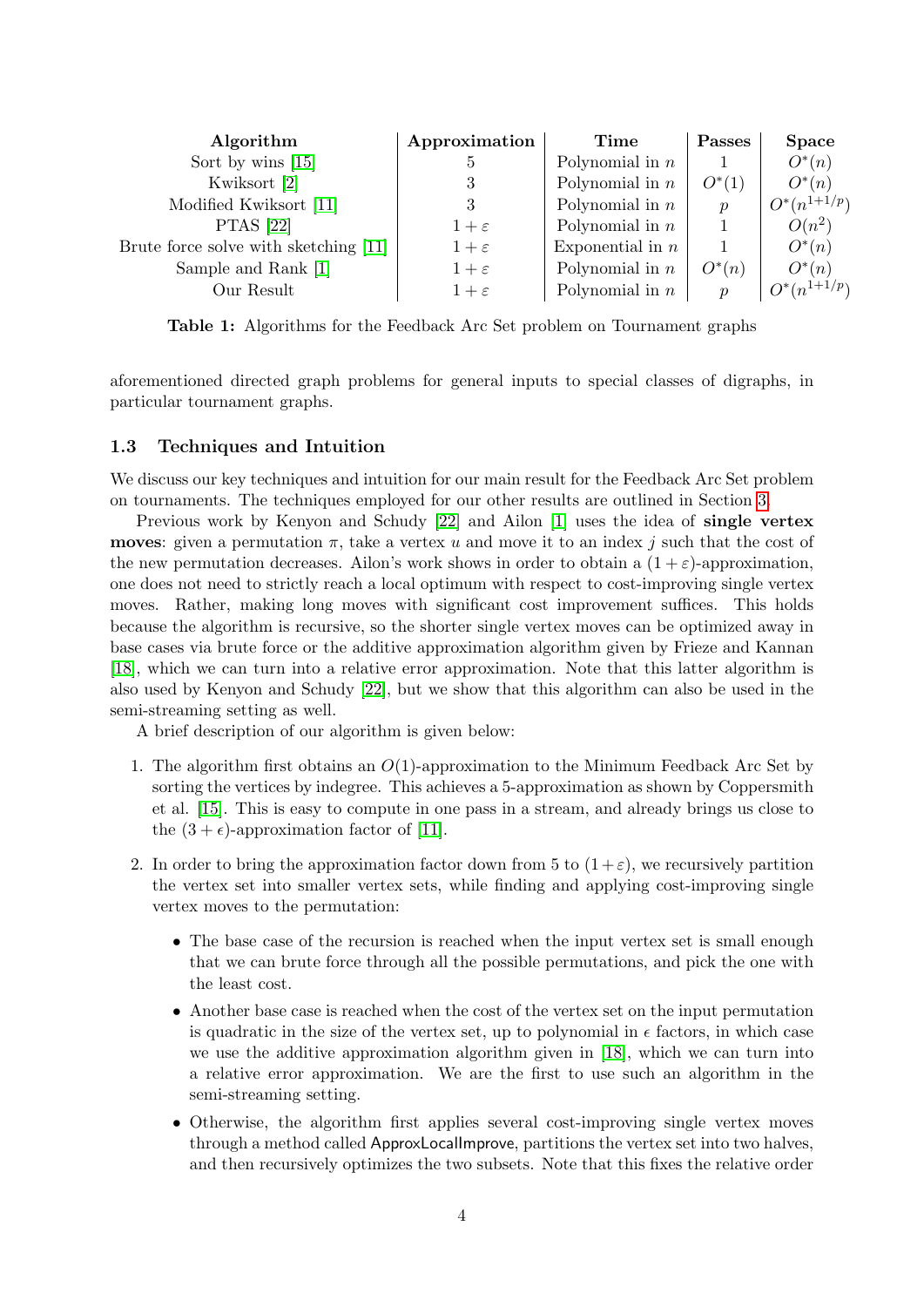of all  $(u, v)$  such that  $u \in U, v \in V$  in our final output permutation, where U is the left subset and  $V$  is the right subset, and the algorithm will make no further effort to optimize this cost which 'crosses' between  $U$  and  $V$ . However, applying the single vertex moves before recursing on the subsets ensures that this 'crossing' cost is not too large.

- 3. ApproxLocalImprove is our main subroutine and the method through which we find and apply cost-improving single vertex moves to the input permutation:
	- First the algorithm obtains some sample sets from the edge set  $E$ . These sample sets are denoted  $E_{v,i}$ , with v being the vertex being moved, and i representing the i-th sample set for v. The sets  $E_{v,i}$  each have size  $O(\text{poly}(\log n/\varepsilon))$  and there are also  $O(poly(log n/\epsilon))$  such sample sets (i.e., the number of different indices i) per vertex. A more detailed description of these sample sets is given in Section [2.2.](#page-8-0) Since the algorithm can only use  $O^*(n)$  space, where n is the size of the vertex set, the exact cost improvement due to a single vertex cannot be obtained since the entire vertex set E cannot be stored. Therefore, these sample sets  $E_{v,i}$  help approximate the cost improvement of single vertex moves. Moreover, these  $O(\text{poly}(\log n/\varepsilon))$  sample sets per vertex are independent of the permutation; therefore once some single vertex moves have been made, consulting the approximations provided by  $E_{v,i}$ , the sample sets  $E_{v,j}$  (where  $j > i$ ) are still independent of the resulting permutation after applying those single vertex moves.
	- Multiple single vertex moves need to be made simultaneously in order to achieve the abovementioned  $O<sup>*</sup>(1)$  sample sets per vertex. To see this, first note that even when k single vertex moves are made in parallel, the cost improvement achieved by them is similar to the sum of the cost improvements that would have been achieved if  $k$  moves were made individually. For 2 single vertex moves this is easy to see since any move affects the cost improvement achieved by another move by an additive factor of  $O(1)$ . Thus, the cost improvement of doing all those moves in parallel is approximated well by the sum of the individual cost improvements. This is also demonstrated with an example in Figure [1.](#page-5-0) Finally, since the cost of the feedback arc set is bounded by  $O(n^2)$ , if the total cost improvement achieved by the parallel moves is quadratic in n (up to  $\log n$  and  $\varepsilon$  factors), then the algorithm would only need to make these parallel moves  $O<sup>*</sup>(1)$  times, justifying the number of sample sets used and showing that the number of passes required for this ApproxLocalImprove subroutine is also  $O<sup>*</sup>(1)$ .

The above helps achieve  $O<sup>*</sup>(n)$  space and log n passes, but in order to obtain the desired result of  $O^*(n^{1+1/p})$  space and p passes, multiple passes of the algorithm are emulated in one pass by increasing the size of the sample sets for all vertices. Specifically, the sample sets for the largest nodes in a layer L are obtained first, which are also used to approximate the cost improvement of single vertex moves in the smaller nodes of  $L$ . This way, nodes in different layers of the recursion tree can all be handled in the same pass.

# 2 Feedback Arc Set for Tournament Graphs

Our main algorithm departs from the methods of the earlier streaming algorithm of [\[11\]](#page-24-0), and is instead inspired by the algorithm of [\[1\]](#page-24-4) for the query model. However, in order to obtain a streaming algorithm, we need to make a number of crucial modifications to the algorithm of [\[1\]](#page-24-4). First, our algorithm executes many single vertex moves in parallel, see lines 5-26 in ApproxLocalImprove below. Second, we define a notion of realized improvement in cost to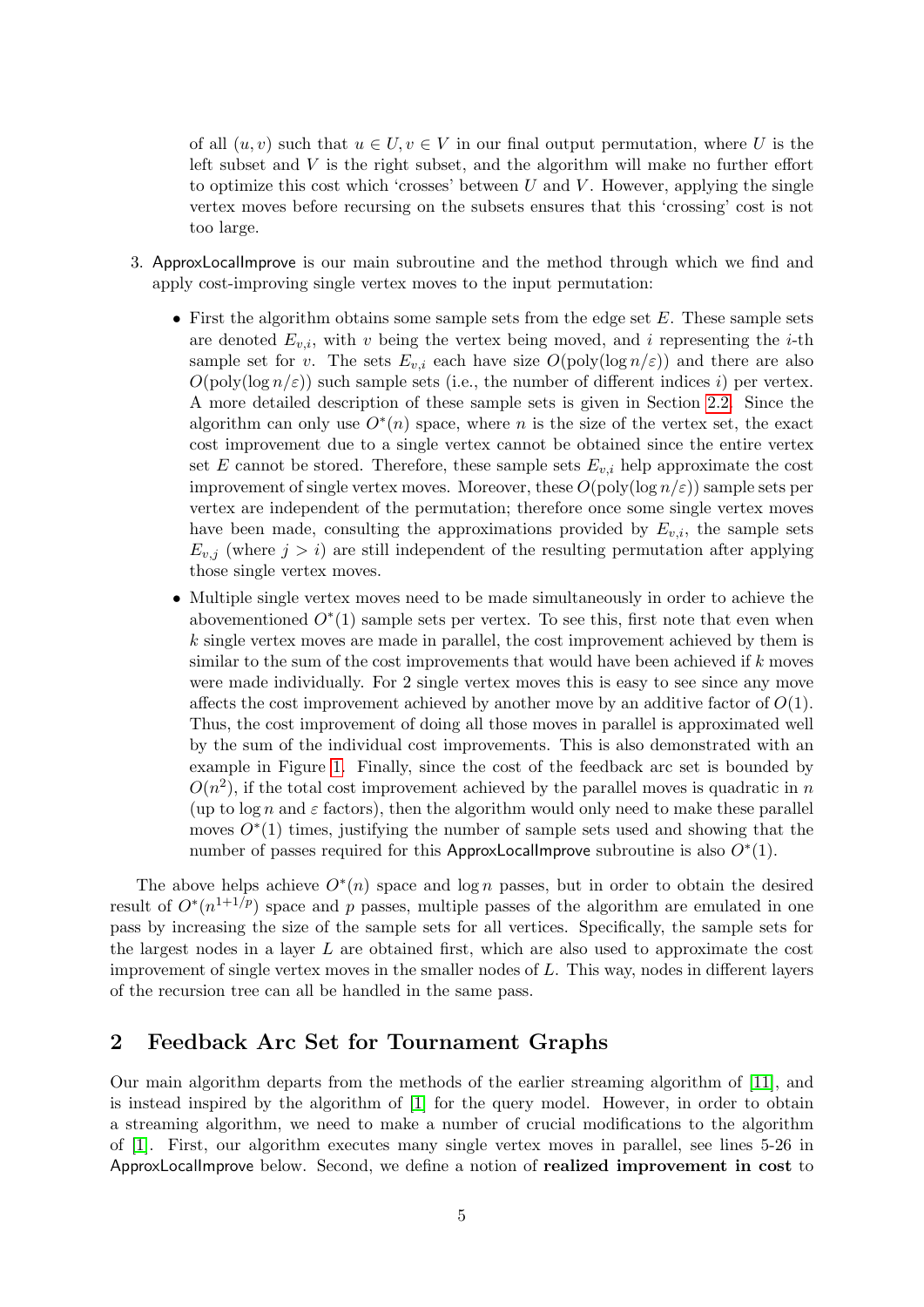<span id="page-5-0"></span>

Figure 1: The image on top represents the tournament graph before the single vertex moves  $(C \to 1), (E \to 2), (D \to 7)$   $((E \to 2)$  represents moving vertex E to index 2) are made, and the image on the bottom is the graph obtained after making all the moves in parallel (the graph only displays back edges: any edges not displayed go from left to right). The 3 moves improve the cost by 2, 1, 3 respectively, and the total cost is improved by 5 after making all the moves simultaneously even though the moves overlap.

deal with the effects of multiple vertex moves being made in parallel. Third, we need to balance the space complexity of our algorithm by running an additive error algorithm in parallel; see the AddApproxMFAS algorithm below, which we convert to relative error in our context.

### 2.1 Definitions and Background

**Definition 3.** A single vertex move  $(u \rightarrow j)$  on permutation  $\pi$  is defined as moving the vertex u in  $\pi$  to rank j, and shifting all the vertices from their original position to their new position accordingly. The resulting permutation is denoted  $\pi_{u\to j}$ . Additionally, if M is a set of single vertex moves, then  $\pi_M$  represents the permutation obtained after making all moves in parallel on permutation  $\pi$ .

Note that the single vertex move described above is not a vertex swap. Additionally, for a set M of moves, if  $(u_1 \to j_1) \in M$  and  $(u_2 \to j_2) \in M$  then it must be true that  $u_1 \neq u_2$ , otherwise the moves cannot be made simultaneously. If multiple vertices were to be moved to the same position, this conflict would be resolved by preserving their original relative ordering.

**Definition 4.** TestMove $(\pi, V, W, u, j)$  is the improvement in cost of the feedback arc set induced by a permutation  $\pi$ , when the single vertex move  $u \to j$  is conducted to obtain the permutation  $\pi_{u\to i}$ . That is, if without loss of generality  $j \geq \rho_{\pi}(u)$ , then

$$
TestMove(\pi, V, W, u, j) = \sum_{v: \rho_{\pi}(v) \in [\rho_{\pi}(u) + 1, j]} (W(v, u) - W(u, v))
$$

Note that TestMove $(\pi, V, W, u, j)$  can be computed easily for arbitrary inputs  $\pi, u, j$  if  $\Theta(n^2)$ space were allowed. However, approximations become necessary to achieve less memory. The following definition provides an unbiased estimator for TestMove $(\pi, V, W, u, j)$  without observing all the edges of the graph.

**Definition 5.** TestMove<sub>E</sub> $(\pi, V, W, u, j)$  is an approximation to the improvement in cost of the feedback arc set from  $\pi$  to  $\pi_{u\to i}$ , obtained by only considering the edges in the subset of edges  $\tilde{E} = \{(v, u) \in E : \rho_{\pi}(v) \in [\rho_{\pi}(u) + 1, j]\}\$ . Assuming without loss of generality that  $j \ge \rho_{\pi}(u)$ , then

$$
TestMove_E(\pi, V, W, u, j) = \frac{j - \rho_{\pi}(u)}{|\tilde{E}|} \sum_{v:(v,u) \in \tilde{E}} (W(v, u) - W(u, v))
$$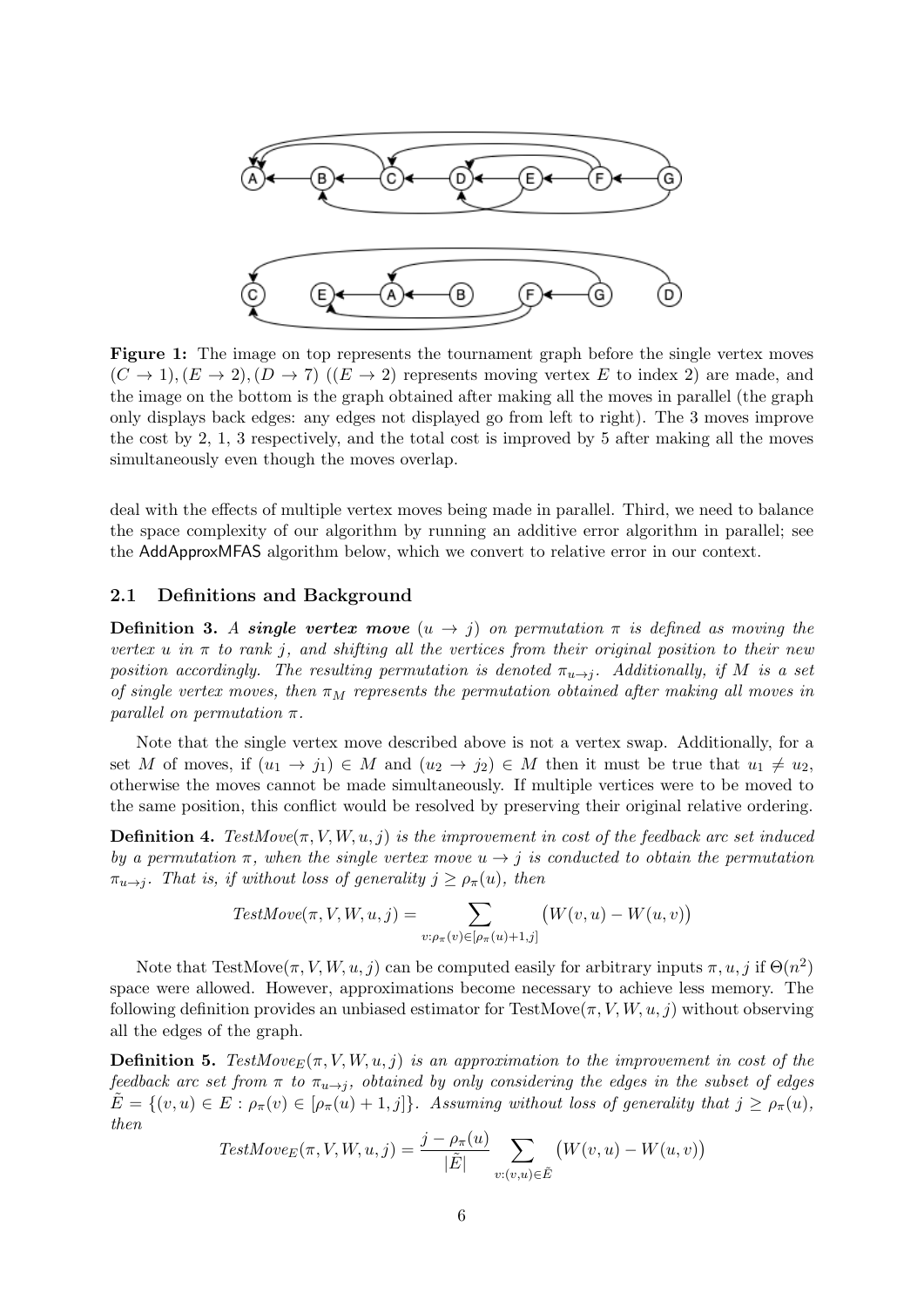If  $E \in {V \choose 2}$  $\mathcal{L}_2^{(V)}$  is chosen uniformly at random from from all multisets of a given size, TestMove $_E(\pi,V,W,u,j)$ acts as an empirical unbiased estimator of  $TestMove(\pi, V, W, u, i)$  [\[1\]](#page-24-4).

As will be seen later, multiple single vertex moves need to be made with respect to the same sample set to obtain the desired space bounds. Making these moves simultaneously affects the cost of other moves being made, which necessitates the notion of realized cost improvement for each move. In other words, there needs to be some quantification of how much worse off the cost would be if that move were not made, and this is made explicit by the next definition.

**Definition 6.** Let M be a set of single vertex moves. TestMove<sup>M</sup>( $\pi$ , V, W, u, j) is the **realized improvement in cost** of the feedback arc set due to the single move  $(u \rightarrow j)$  within M. That is,

 $TestMove^M(\pi, V, W, u, j) = C(\pi_M, V, W) - C(\pi_{M \setminus \{(u \to j)\}}, V, W)$ 

Other than the above definitions which will be used in the description and analysis of our main algorithm, there is another result that will be useful:

Definition 7. Given a directed graph, the goal of the **maximum acyclic subgraph** (MAS) problem is to output an ordering  $\pi$  on the vertices V such that the number of forward edges is maximized (the forward edges making up the acyclic subgraph). This is identical to the MFAS problem since the goal of that problem is to output a permutation such that it minimizes the number of backward edges.

<span id="page-6-0"></span>Fact 8. [\[4\]](#page-24-12), [\[18\]](#page-25-9) There exists a randomized algorithm polynomial-time approximation scheme for the MAS problem on tournament graphs. Given  $\beta$ ,  $\eta > 0$ , the algorithm AddApproxMAS(V, W,  $\beta$ ,  $\eta$ ) outputs, in time  $O(n^2 + 2^{O(1/\beta^2)} \log \frac{1}{\eta})$  in [\[18\]](#page-25-9)), an ordering  $\pi$  on V whose cost with respect to W is at least  $OPT - \beta n^2$ , with probability at least  $1 - \eta$ , where OPT is the size of the largest acyclic subgraph.

Solving the maximum acyclic subgraph problem and minimum feedback arc set problem on a tournament graph produces the same ordering  $\pi$ . To see this let A, B be the size of the minimum feedback arc set and maximum acyclic subgraph, respectively, due to the ordering  $\pi$ . Then  $A + B = \binom{|V|}{2}$  $2^{V}$ ). Clearly, minimizing A maximizes B. Therefore the above fact can be rephrased to solve the minimum feedback arc set problem on tournament graphs, that is, there exists an algorithm AddApproxMFAS $(V, W, \beta, \eta)$  with all of the properties mentioned above which outputs an ordering  $\pi$  such that its cost is at most  $OPT + \beta n^2$  with probability at least  $1 - \eta$ .

As will be seen later, our proposed algorithm uses the AddApproxMFAS algorithm as a subroutine with parameters  $\beta = \varepsilon^3$  and  $\eta = \frac{1}{n^4}$ :

<span id="page-6-1"></span>**Theorem 9.** Given  $\beta = \varepsilon^3$  and  $\eta = \frac{1}{n^4}$ , AddApproxMAS(V, W,  $\beta$ ,  $\eta$ ) can output an ordering with cost at least  $OPT - \varepsilon^3 n^2$ , with probability at least  $1 - \frac{1}{n^4}$ , in time  $O(n^2 + 2^{O(\varepsilon^{-6})} \log n)$ , using  $O^*(n)$  space and  $O^*(1)$  passes.

A brief description of the AddApproxMAS algorithm is given in Appendix [B,](#page-27-0) as well as the proof for the above theorem.

Finally, we introduce the main result of [\[1\]](#page-24-4), which is used as a subroutine in part of our algorithm. To describe the result we first need the following definition:

**Definition 10.** Given a set  $V$  of size  $n$ , an ordered decomposition is a list of pairwise disjoint subsets  $V_1, ..., V_k \subseteq V$  such that  $\bigcup_{i=1}^k V_i = V$ . If  $\Pi(V)$  is the set of all permutations on V, we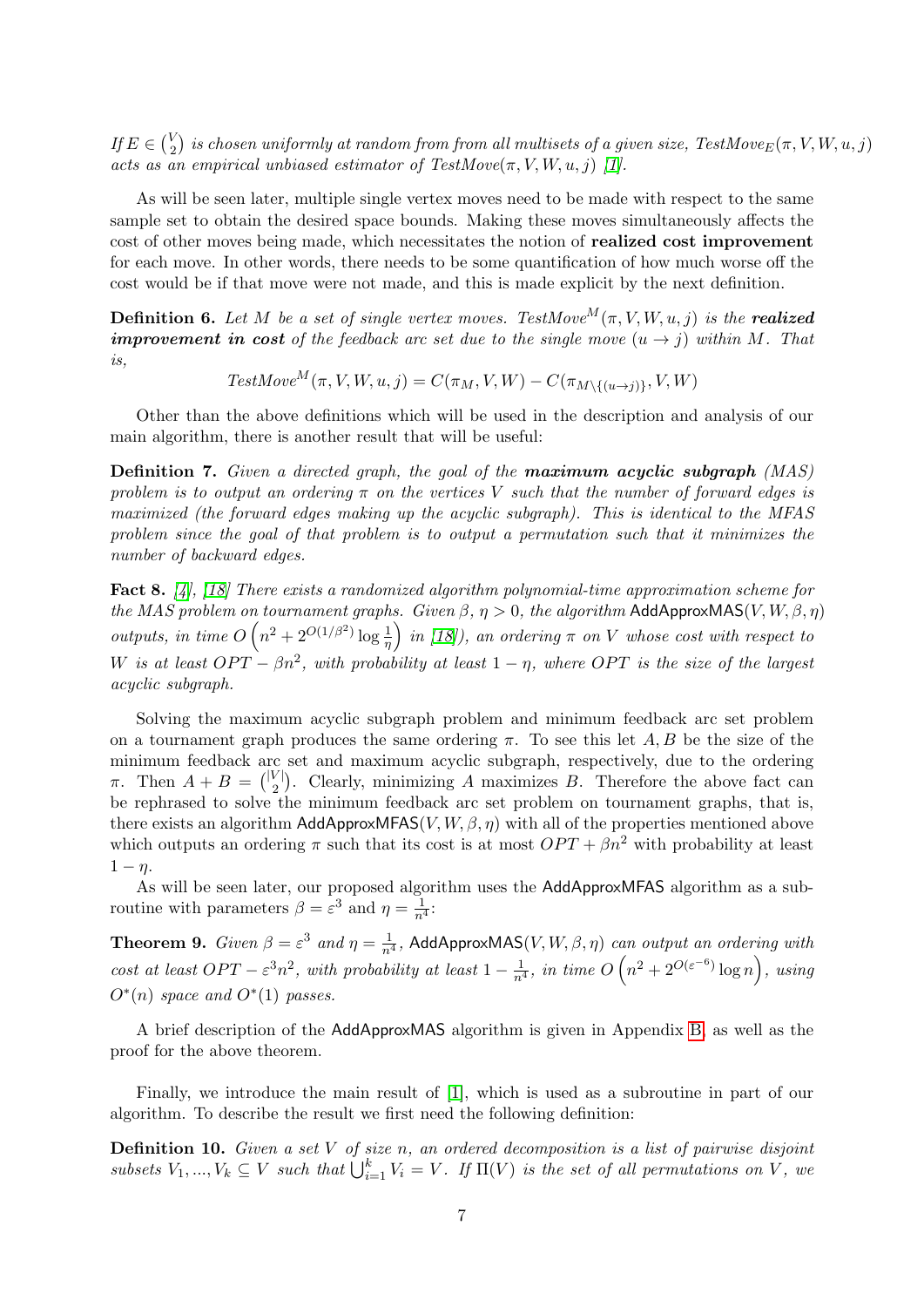say that  $\pi \in \Pi(V)$  respects  $V_1, ..., V_k$  if for all  $u \in V_i, v \in V_j, i < j$ , we have  $\rho_{\pi}(u) < \rho_{\pi}(v)$  We denote the set of permutations  $\pi \in \Pi(V)$  respecting the decomposition  $V_1, ..., V_k$  by  $\Pi(V_1, ..., V_k)$ . A decomposition  $V_1, ..., V_k$  is  $\varepsilon$ -good with respect to W if

$$
\min_{\pi \in \Pi(V_1, ..., V_k)} C(\pi, V, W) \le (1 + \varepsilon) \min_{\pi \in \Pi(V)} C(\pi, V, W)
$$

Fact 11. [\[1\]](#page-24-4) Given a vertex set V, a weight matrix W (describing the edges of the graph), and an error tolerance parameter  $0 < \varepsilon < 1$ , there exists a polynomial time algorithm which returns, with constant probability, an  $\varepsilon$ -good partition of V, querying at most  $O(\varepsilon^{-6} n \log^5 n)$  locations in W in expectation. The running time of the algorithm is  $O(n \text{ poly}(\log n, \varepsilon^{-1}))$ . This algorithm is referred to as SampleAndRank.

Note that the above result does not output a permutation  $\pi$  with near-optimal cost: it outputs a partition  $(V_1, ..., V_k)$  of V such that the optimal permutation that respects the partition is near-optimal globally. As it turns out, it is easy to obtain near-optimal permutations on the individual  $V_i$  because

- 1. They are small enough to enumerate over all permutations, or
- 2. Their optimal cost is high enough that AddApproxMFAS outputs a good approximation.

We now describe the algorithm in detail.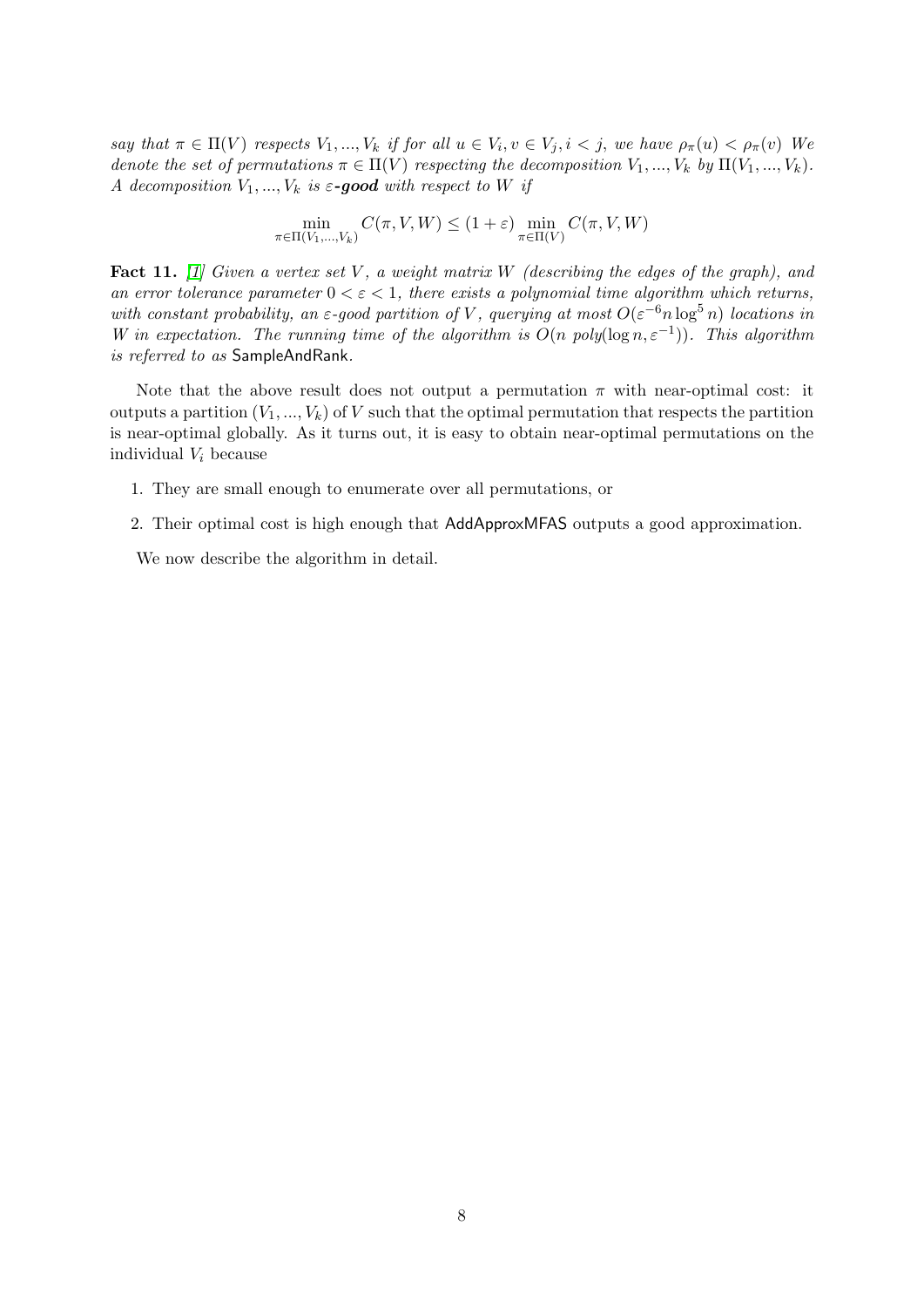### <span id="page-8-0"></span>2.2 Formal Description of Algorithm

We now state our algorithms and subroutines, providing a concise English description and pseudocode for each. Afterwards, we give our formal analysis.

**Algorithm 1** GetNearOptimalPermutation $(V, W, \varepsilon)$ : Top level function for computing our  $(1+\varepsilon)$ approximation to the minimum feedback arc set. It obtains an  $O(1)$ -approximation to the minimum feedback arc set, and then calls Recurse. The latter recursively executes single vertex moves to bring down the approximation factor to  $(1 + \varepsilon)$ .

1:  $n \leftarrow |V|$ 

- 2:  $\pi \leftarrow O(1)$ -approximation by sorting by indegree as described by Coppersmith et al. [\[15\]](#page-24-11)
- 3: return Recurse(V,  $W, \varepsilon, n, \pi$ )

<span id="page-8-1"></span>**Algorithm 2** Recurse  $(V, W, \varepsilon, n, \pi)$ : Recursive part of the algorithm that optimizes the current vertex set and then recursively optimizes partitions of the vertex set. The base case of the recursion is reached when the vertex set is small enough to enumerate over all possible N! permutations. The other base case is reached when the cost of the vertex set is quadratic in N, which is when the AddApproxMFAS algorithm will be effective. If a base case is not reached, then the algorithm calls ApproxLocalImprove to perform cost-improving single vertex moves before recursing on the two subsets of  $V$ . Note that this procedure is similar to the RecurseSAR procedure given by Ailon [\[1\]](#page-24-4), except in the base cases their algorithm returns the trivial partition  $\{V\}$  since they only need to output an  $\varepsilon$ -good partition.

1:  $N \leftarrow |V|$ 

2: if  $N \leq \log n / \log \log n$  then 3:  $\pi^* \leftarrow$  Minimizer for *V*, *W* obtained by brute force 4: return  $\pi^*$ 5: end if 6:  $E \leftarrow$  random subset of  $O(\varepsilon^{-4} \log n)$  elements from  $\binom{V}{2}$  $\binom{V}{2}$  (with repetition) 7:  $C \leftarrow C_E(\pi, V, W)$  (*C* is an additive  $O(\varepsilon^2 N^2)$  approximation of  $C(\pi, V, W)$ ) 8: if  $C = \Omega(\varepsilon^2 N^2)$  then 9: return AddApproxMFAS $(V, W, \varepsilon^3, 1/n^4)$ 10: end if 11:  $\pi_1 \leftarrow \text{ApproxLocalImprove}(V, W, \varepsilon, n, \pi)$ 12:  $k \leftarrow$  uniformly random integer in the range  $[N/3, 2N/3]$ 13:  $V_L \leftarrow \{v \in V : \rho_{\pi}(v) \leq k\}, \pi_L \leftarrow$  restrict  $\pi_1$  to  $V_L$ 14:  $V_R \leftarrow \{v \in V : \rho_{\pi}(v) > k\}, \pi_R \leftarrow$  restrict  $\pi_1$  to  $V_R$ 15: return Concatenate Recurse( $V_L, W, \varepsilon, n, \pi_L$ ) and Recurse( $V_R, W, \varepsilon, n, \pi_R$ )

Algorithm 3 GetMoves(V,  $W, \varepsilon, n, \pi, \{E_{v,i} : v \in V\}$ , c): Helper function used by ApproxLocallmprove to obtain cost-improving single vertex moves on  $\pi$ . The log length of the single vertex move  $(\log [j - \rho_{\pi}(u)])$  must lie between B and L, which are both logs of terms linear in N. Moreover, the cost improvement as approximated by the sample sets  ${E_{v,i}: v \in V}$  must be at least  $c|j - \rho_{\pi}(u)|\varepsilon / \log n$ .

1:  $B \leftarrow \lceil \log(\Theta(\varepsilon N / \log n)) \rceil, L \leftarrow \lceil \log N \rceil$ 2: **return**  $\{(u \to j) : u \in V \text{ and } j \in [n] \text{ and } \qquad \text{[using } d = |j - \rho_{\pi}(u)| \text{ and } l = \text{[log } d\text{]} \}$ 3:  $l \in [B, L]$  and  $\text{TestMove}_{E_{u,i}}(\pi, V, W, u, j) > cd\varepsilon / \log n$  }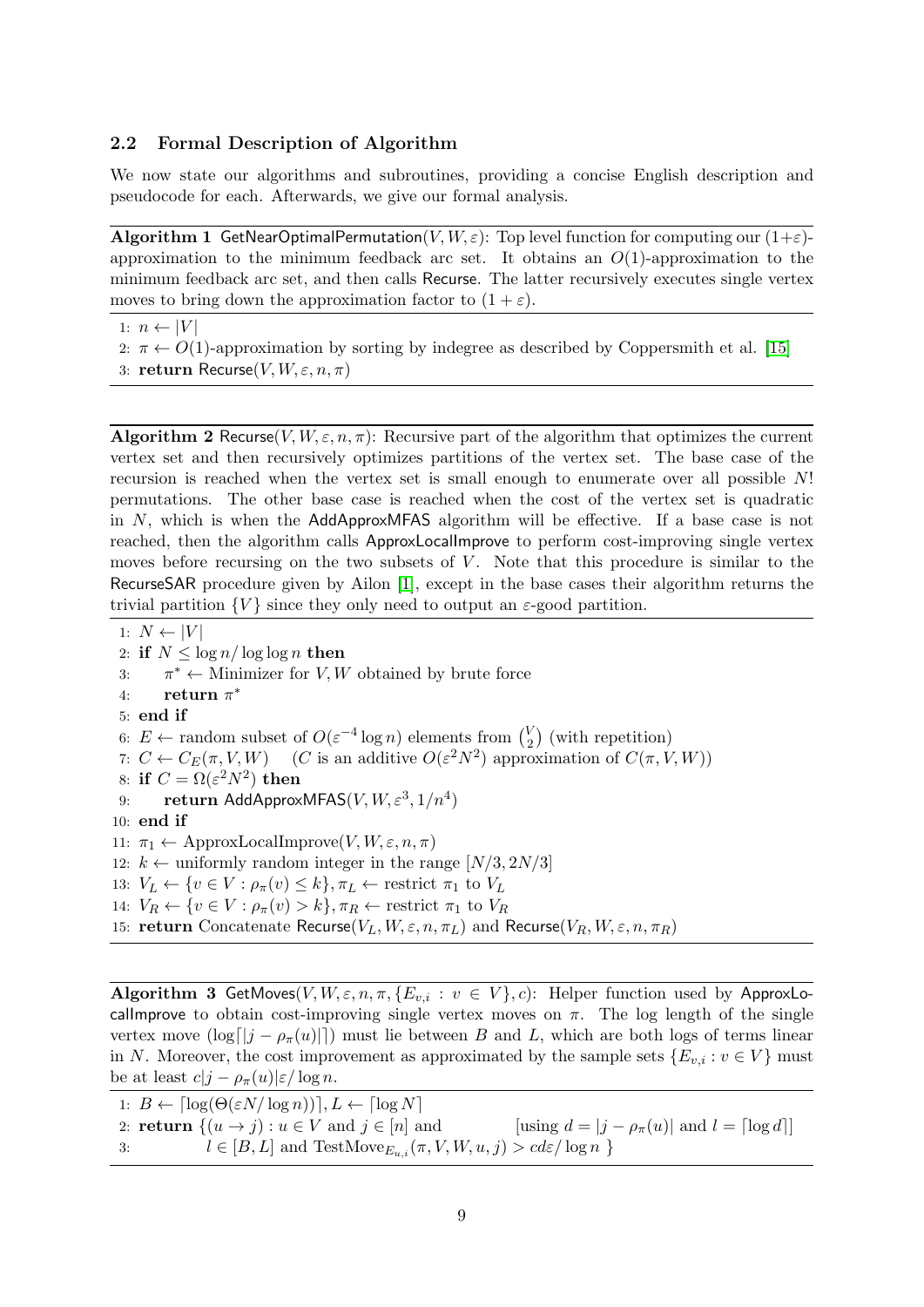<span id="page-9-1"></span>**Algorithm 4 ApproxLocalImprove**(V,  $W, \varepsilon, n, \pi$ ): Function to repeatedly apply cost-improving single vertex moves. This optimizes the permutation on  $V$  as long as there exists a single vertex move with linear cost improvement (up to  $\log n$  and  $\varepsilon$  factors). No cost-improving single vertex moves need to be made if  $V$  is small enough. Otherwise, on lines 5-13 the algorithm first obtains sample sets  ${E_{v,i}}$ , where  ${E_{v,i} : v \in V}$  and  ${E_{v,j} : v \in V}$  are independent and identically distributed for all  $i \neq j$ . Once the samples are obtained, in lines 15-25 they are used to perform significant cost-improving single vertex moves until no such moves exist. Section [2.3](#page-11-0) discusses why the algorithm succeeds in doing so with only poly(log  $n/\varepsilon$ ) iterations.

1:  $N \leftarrow |V|, B \leftarrow \lceil \log(\Theta(\varepsilon N / \log n)) \rceil, L \leftarrow \lceil \log N \rceil$ 2: if  $N = O(\varepsilon^{-3} \log^3 n)$  then 3: return  $\pi$ 4: end if 5: for  $v \in V$  do 6: for  $i \in [1, \Theta(\varepsilon^{-6} \log^6 n)]$  do 7:  $E_{v,i} \leftarrow \phi$ 8: for  $m \in [1, \Theta(\varepsilon^{-5} \log^5 n)]$  do 9:  $j \leftarrow$  uniformly random integer chosen from [1, N] 10:  $E_{v,i} \leftarrow E_{v,i} \cup \{(v, \pi(j))\}$ 11: end for 12: end for 13: end for 14:  $i \leftarrow 1$ 15: while  $|S| > 0$  such that  $S = \mathsf{GetMoves}(V, W, \varepsilon, n, \pi, \{E_{v,i}\}, 1)$  do 16:  $M_1 \leftarrow \mathsf{GetMoves}(V, W, \varepsilon, n, \pi, \{E_{v,i}\}, \frac{1}{2})$  $\frac{1}{2})$ 17: for  $m \in [1, \Theta(\varepsilon^{-2} \log^2 n)]$  do 18:  $M_2 \leftarrow \{(u \to j) \in M_1 : l \in [B, L] \text{ and TestMove}_{E_{u,i}}(\pi, V, W, u, j) > \frac{1}{2}\}$  $\frac{1}{2}\varepsilon d/\log n$ 19:  $[using d = |j - \rho_{\pi}(u)|, l = [\log d],$ 20: d is the 'length' of the single vertex move  $(u \rightarrow j)$  on  $\pi$ ] 21:  $M_3 \leftarrow$  Sample  $\Theta(\varepsilon^2 \log^{-2} n)$ -fraction of  $M_2$  (All u's must be unique, otherwise cannot move simultaneously) 22:  $\pi \leftarrow \pi_{M_3}$ 23:  $i \leftarrow i + 1$   $(E_{u,i}$  is no longer independent of  $\pi$ , so need a fresh set of samples) 24: end for 25: end while 26: **return** π

Our main algorithm along with the required subroutines is shown above, and our corresponding theorem is formalized below.

#### <span id="page-9-0"></span>Theorem 12. The algorithm GetNearOptimalPermutation:

- i. returns a  $(1+\varepsilon)$ -approximation to the Minimum Feedback Arc Set problem on tournaments with constant probability in time  $O(poly(n)2^{poly(1/\varepsilon)}),$
- ii. requires at most  $O^*(n)$  space if executed in  $O(\log n)$  passes, and
- iii. can be executed in p passes and  $O^*(n^{1+1/p})$  space.

The top level algorithm GetNearOptimalPermutation first obtains a 5-approximation by sorting by indegree, which can be achieved by storing the indegree of all vertices [\[15\]](#page-24-11). It then calls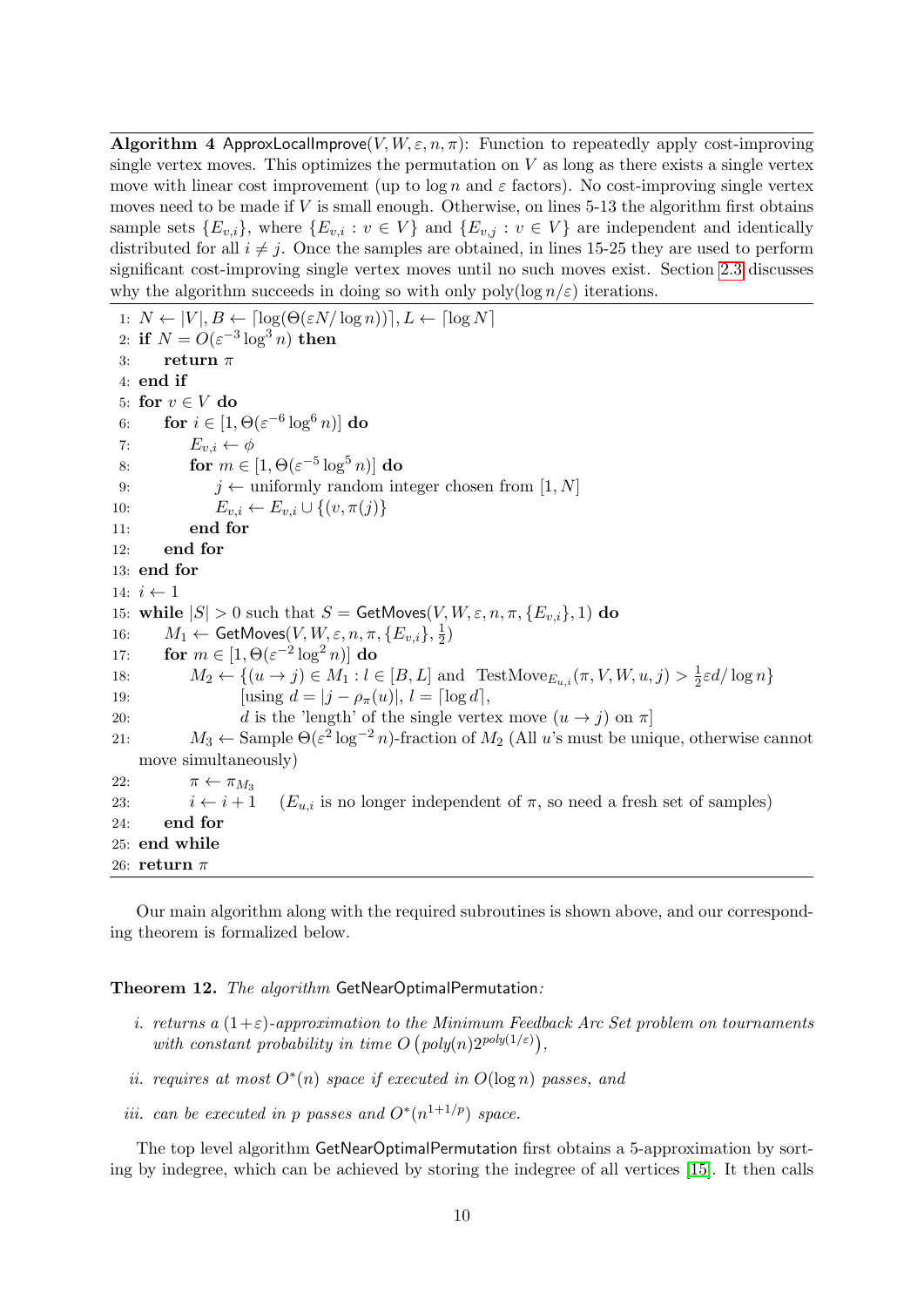Recurse. The base case occurs when the vertex set becomes small enough to use brute force, or when the cost of the minimum feedback arc set becomes large enough to approximate with AddApproxMFAS (which is the source of the  $O(2^{\text{poly}(1/\varepsilon)})$  factor in the time). Given this recursion tree and the output permutation  $\pi^{O}$ , we can divide the cost of the output permutation into two sources:

1. Cost incurred at the internal nodes  $\mathcal{I}:$  Let  $X \in \mathcal{I}$  be an internal node of the recursion tree, and let  $L, R$  be the left and right child of X. Once Recurse has divided  $V_X$  into  $V_L$ and  $V_R$ , for any  $u \in V_L$ ,  $v \in V_R$ , it will be the case that  $\rho_{\pi}o(u) < \rho_{\pi}o(v)$  where  $\pi$  is the output permutation: their relative ordering is now fixed and will never be changed. If  $W(v, u) = 1$ , then this is a permanent cost that will be attributed to the parent X, which we can quantify as

$$
\beta_X = \sum_{u \in V_L, v \in V_R} W(v, u)
$$

2. Cost incurred at the leaves  $\mathcal{L}$ : Let  $X \in \mathcal{L}$  be a leaf of the recursion tree. The cost incurred by the leaf is given by

$$
\alpha_X = \sum_{u,v \in V_X: \rho_{\pi^O}(u) < \rho_{\pi^O}(v)} W(v,u)
$$

Using the above notation, it is easy to see that  $C(\pi^O, V, W) = \sum_{X \in \mathcal{I}} \beta_X + \sum_{X \in \mathcal{L}} \alpha_X$ .

Note that SampleAndRank [\[1\]](#page-24-4) is similar to the GetNearOptimalPermutation: the top level function obtains an  $O(1)$  approximation, and then cost-improving single vertex moves are applied recursively. The structure of recursion in SampleAndRank is identical to the one in Recurse, except SampleAndRank returns the trivial partition  ${V}$  in the base cases, whereas Recurse optimizes the cost of the base cases using either brute force or AddApproxMFAS. However, the procedure used by the two algorithms to find cost-improving single vertex moves (ApproxLocalImprove) is very different. A detailed description of the SampleAndRank algorithm is given in Appendix [A.](#page-25-10)

One difference that stands out in particular between the two local optimization procedures is how the sample sets  $E_{v,i}$  are defined. In the lines 5-13 of ApproxLocalImprove, a sample set  $E_{v,i}$  consists of  $\Theta(\varepsilon^{-5} \log^5 n)$  edges that start at v and end at a uniformly random vertex in the input set V. If  $i \neq j$ , then  $E_{v,i}$  and  $E_{v,j}$  are independent and identically distributed random sets. This particular sampling scheme lets the algorithm get away with  $O<sup>*</sup>(1)$  number of passes and  $O<sup>*</sup>(1)$  space within one call of ApproxLocalImprove.

Intuitively, given the above similarities between SampleAndRank and GetNearOptimalPermu-tation, any statement that is proved by [\[1\]](#page-24-4) for SampleAndRank about  $\beta_X$  for  $X \in \mathcal{I}$ , should hold for GetNearOptimalPermutation as well, as long as ApproxLocalImprove makes all single vertex moves that SampleAndRank's local optimization procedure would make. The key lemma in the query model from [\[1\]](#page-24-4) that is useful is the following:

<span id="page-10-0"></span>**Lemma 13.** [\[1\]](#page-24-4) Let  $C^*$  be the cost of the optimal permutation, and  $C_X^*$  be the optimal permutation when  $V, W$  are restricted to the vertices in X. Then SampleAndRank quarantees

$$
E\left[\sum_{X \in \mathcal{I}} \beta_X\right] \le (1+\varepsilon)C^* - E\left[\sum_{X \in \mathcal{L}} C_X^*\right]
$$

where the expectation is taken over the choice of the pivots  $k$  (line 12, Algorithm [2:](#page-8-1) Recurse).

Again, in order to use the above lemma, an equivalence between the terminating condition of ApproxLocalImprove and the terminating condition of SampleAndRank's local optimization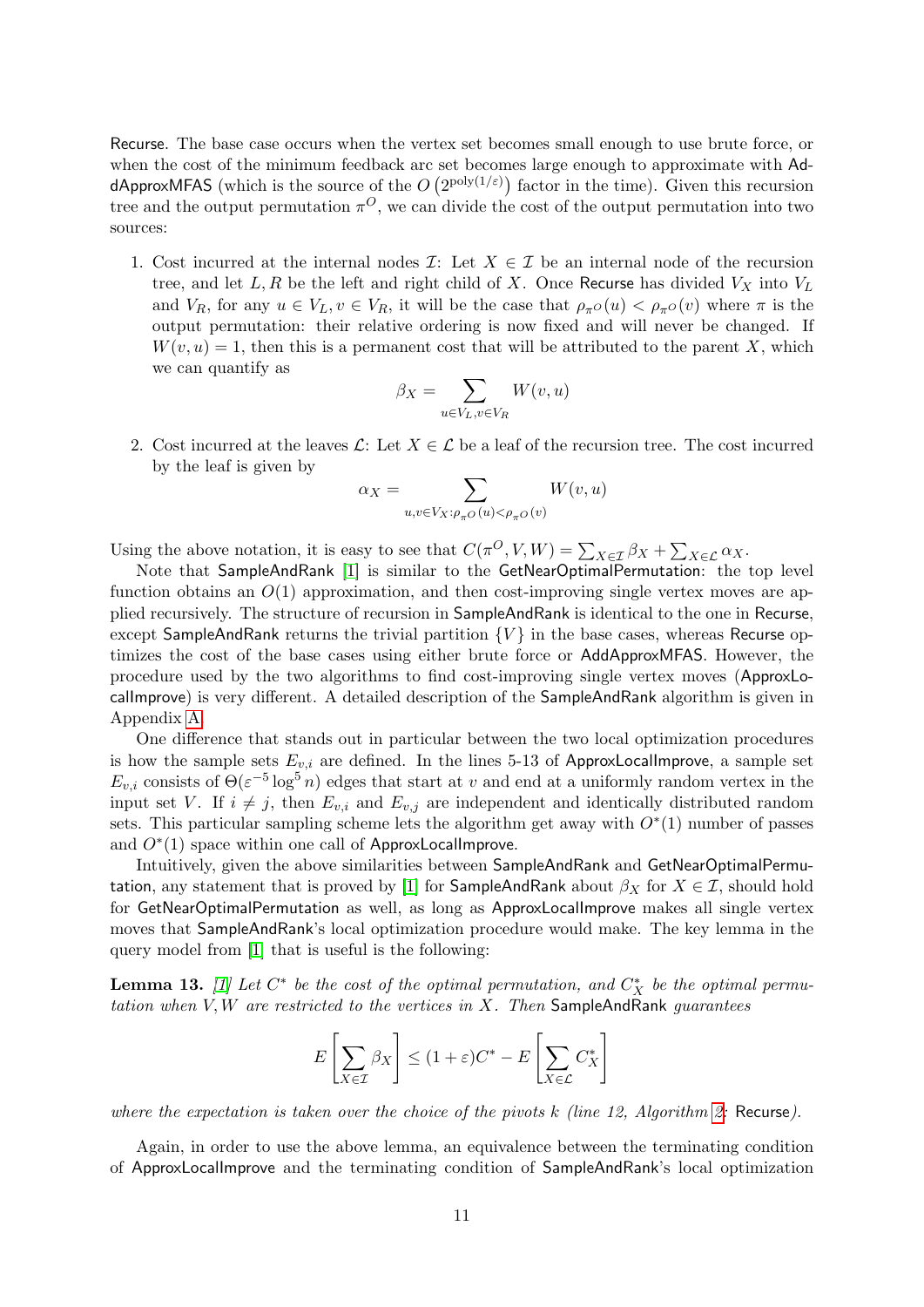procedure must be shown: if ApproxLocalImprove outputs  $\pi$ , then there cannot exist a strong single vertex move on  $\pi$  anymore. A strong single vertex move  $(u \rightarrow j)$  has the following two properties:

- It is long :  $|j \rho_{\pi}(u)| \geq \Theta(\varepsilon N / \log n)$ , and
- It is effective : TestMove $(\pi, V, W, u, j) \geq \Theta(\varepsilon |j \rho_{\pi}(u)| / \log n)$ .

As long as there is no single vertex move satisfying both the above properties, the algorithm would obey the terminating condition of SampleAndRank's local optimization procedure. Proving this statement nearly establishes the first part of Theorem [12,](#page-9-0) and that is the key objective of the following section.

### <span id="page-11-0"></span>2.3 Proof of Correctness

Let  $d = |j - \rho_{\pi}(u)|$  and  $l = \lceil \log d \rceil$  for the single vertex move  $(u \to j)$  on permutation  $\pi$ , and let  $\alpha$  be an arbitrary integer in the range  $[1, \Theta(\varepsilon^{-6} \log^6 n)]$ . The lemmas shown below outline the structure of the justification for the first part of Theorem [12,](#page-9-0) along with their proofs. The following is a brief overview of the proof:

- When moves are made in parallel, and approximated using the samples  $E_{v,i}$  (generated in lines 5-13 of Algorithm [4](#page-9-1) : ApproxLocalImprove), we want to ensure that the realized cost of a single move is at least  $\Theta(\varepsilon^2 N / \log^2 n)$ . Lemmas [14,](#page-11-1) [15,](#page-12-0) [16,](#page-12-1) [17](#page-12-2) show that the samples approximate the cost improvement of these moves well and all approximations hold with constant probability. Lemmas [18](#page-12-3) and [19](#page-13-0) show that strong single vertex moves have a high realized cost improvement, even if they are made in parallel and approximated using samples.
- On a vertex set of size N, the maximum feedback arc set size can be  $O(N^2)$ . If a move is strong, its realized cost improvement is  $\Theta(\varepsilon^2 N / \log^2 n)$  as we saw. Now, it is possible that by making all these moves, we create the opportunity for a new strong single vertex move that did not exist earlier. However, lemmas [20](#page-13-1) and [21](#page-13-2) show that the overall cost improvement needed to create these new strong single vertex moves is  $\Omega(\varepsilon^4 N^2/\log^4 n)$ .
- Given that the maximum cost of a feedback arc set is  $\Theta(N^2)$ , these new strong moves can only be created  $O(\varepsilon^{-4} \log^4 n)$  times. Therefore, as long as the loop on line 15 in Approx-LocalImprove, there will be no strong single vertex moves left, and the local optimization can safely end. This is shown in lemmas [22](#page-13-3) and [23.](#page-14-0)
- Finally, in the next section it is formally shown why satisfying the terminating condition of "no strong single vertex moves remaining" is sufficient to finish the proof.

We can now delve into the details of this proof.

<span id="page-11-1"></span>**Lemma 14.** *[Ailon [\[1\]](#page-24-4)]* Let  $E \subseteq {V_2 \choose 2}$  $\binom{V}{2}$  be a random multi-set of size m with elements  $(u,v_1),\ldots,(u,v_m)$ such that for each vertex  $v_i$ , its rank  $\rho_\pi(v_i)$  is between  $\rho_\pi(u)$  (exclusive) and j (inclusive) and is chosen uniformly at random in this range. Then

$$
\mathbf{E}[TestMove_E(\pi, V, W, u, j)] = TestMove(\pi, V, W, u, j)
$$

and additionally, for any  $\delta > 0$ , with probability of failure  $\delta$  it holds that

$$
|TestMove_E(\pi, V, W, u, j) - TestMove(\pi, V, W, u, j)| = O\left(d\sqrt{\frac{\log \delta^{-1}}{m}}\right)
$$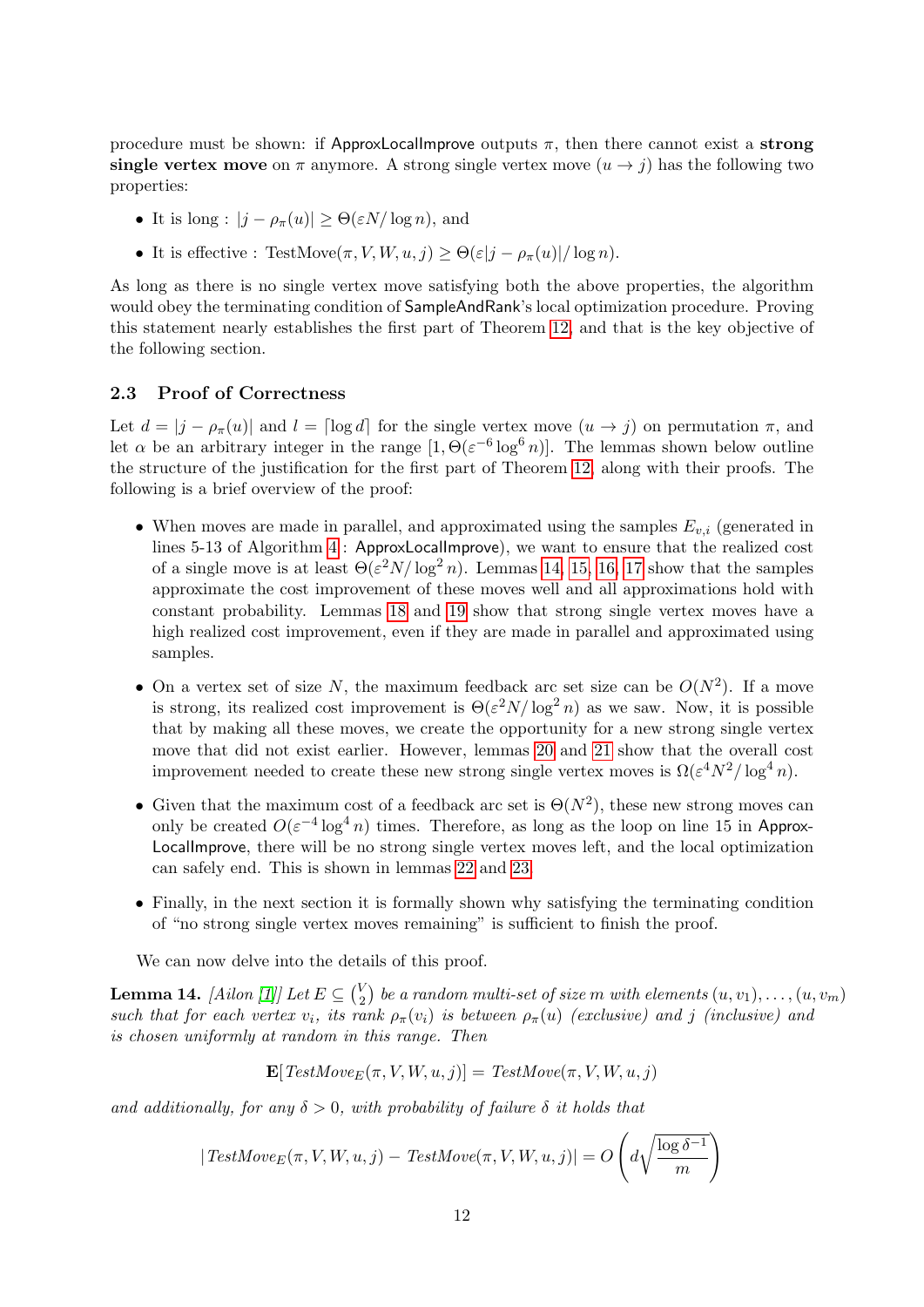*Proof.* This follows by a Hoeffding bound and the fact that  $|W(u, v)| \leq 1$  for all  $u, v$ .

<span id="page-12-0"></span>**Lemma 15.** Given single vertex move  $(u \rightarrow j)$  on permutation  $\pi$  and sample set  $E_{u,\alpha}$ , GetSample( $\pi$ ,  $E_{u,\alpha}$ ,  $u, j$ ) has at least  $\Omega(\varepsilon^{-4} \log^4 n)$  elements that are drawn uniformly at random between  $\rho_{\pi}(u)$  (exclusive) and j (inclusive), with  $1-O(n^{-6})$  probability of success.

 $\Box$ 

*Proof.* Let  $Y = | \text{GetSample}(\pi, E_{u,\alpha}, u, j)|$ . Let  $Y_i$  be an indicator such that  $Y_i = 1$  iff the *i*th sample  $(u, v_i) \in E_{u,\alpha}$  is such that  $v_i$  lies in the range of the single vertex move  $(u \to j)$ . Therefore  $Y = \sum Y_i$ , and  $\mathbf{E}[Y] = \Theta\left(N^{-1} \varepsilon^{-5} d \log^5 n\right) \ge \Theta\left(\varepsilon^{-4} \log^4 n\right)$ . Using a Chernoff bound for binomial random variables we get

$$
\mathbb{P}(Y \leq \Theta(\varepsilon^{-4} \log^4 n)) \leq e^{-\Theta(\varepsilon^{-4} \log^4 n)} \leq \Theta(n^{-6})
$$

as desired. Note that since all elements were picked uniformly at random with repetition in  $E_{u,\alpha}$ , they are still uniformly random in the required range.  $\Box$ 

The above two lemmas are useful for proving that these samples  $E_{v,\alpha}$  can be properly utilized to approximate the cost improvement of single vertex moves, as is shown by the next lemma.

<span id="page-12-1"></span>**Lemma 16.** Let  $\hat{E} = GetSample(\pi, E_{u,i}, u, j)$ . With probability of success  $1 - O(n^{-6})$ ,

$$
|\text{TestMove}_{\hat{E}}(\pi, V, W, u, j) - \text{TestMove}(\pi, V, W, u, j)| \le \frac{1}{8} d\varepsilon / \log n
$$

*Proof.* By Lemma [15](#page-12-0) we have  $|\hat{E}| = \Omega(\varepsilon^{-4} \log^4 n)$  with at least  $1 - O(n^{-6})$  probability. Setting the probability of failure  $\delta = e^{-\varepsilon^{-2} \log^2 n}$ , by Lemma [14](#page-11-1) we get

$$
|\text{TestMove}_{\hat{E}}(\pi, V, W, u, j) - \text{TestMove}(\pi, V, W, u, j)| = O\left(d\sqrt{\frac{\varepsilon^{-2} \log^2 n}{\varepsilon^{-4} \log^4 n}}\right) = O(d\varepsilon / \log n)
$$

Note that  $\delta$  can be upper bounded by  $O(n^{-6})$ . Therefore the claim is true with probability at least  $1 - O(n^{-6})$ .  $\Box$ 

The high probability guarantee of a decent approximation for a single vertex move must be extended to all single vertex moves, across all nodes, with a constant probability, in order to prove that the overall algorithm works with constant probability (say 0.99).

<span id="page-12-2"></span>Lemma 17. All sampling approximations of TestMove in Lemma [16](#page-12-1) succeed simultaneously with constant probability.

*Proof.* There are  $O(n)$  many calls to ApproxLocalImprove with high probability. Since the loop on line 15 in ApproxLocallmprove can be executed at most  $O(n^2)$  times and needs to correctly approximate  $O(n^2)$  polylog  $n/\varepsilon$ ) possible moves, the total number of TestMove approximations we need is  $O(n^5 \text{ polylog } n/\varepsilon)$ . Using a union bound on Lemma [16,](#page-12-1) the approximations hold with an arbitrary constant probability (say 0.99).  $\Box$ 

Being able to make one single vertex move using few samples is useful, but in order to obtain  $O(poly(\log n/\varepsilon))$  many samples for each vertex, multiple single vertex moves need to be performed at a time. If two moves are made simultaneously, they affect each other's cost only by  $O(1)$ , which makes the following lemma possible.

<span id="page-12-3"></span>**Lemma 18.** Let TestMove<sup>M</sup>( $\pi$ , V, W, u, j) be the realized cost of the single vertex move  $u \to j$ when all the moves in M are made in parallel. Then

$$
|TestMove^M(\pi, V, W, u, j) - TestMove(\pi, V, W, u, j)| < \frac{1}{8} d\varepsilon / \log n
$$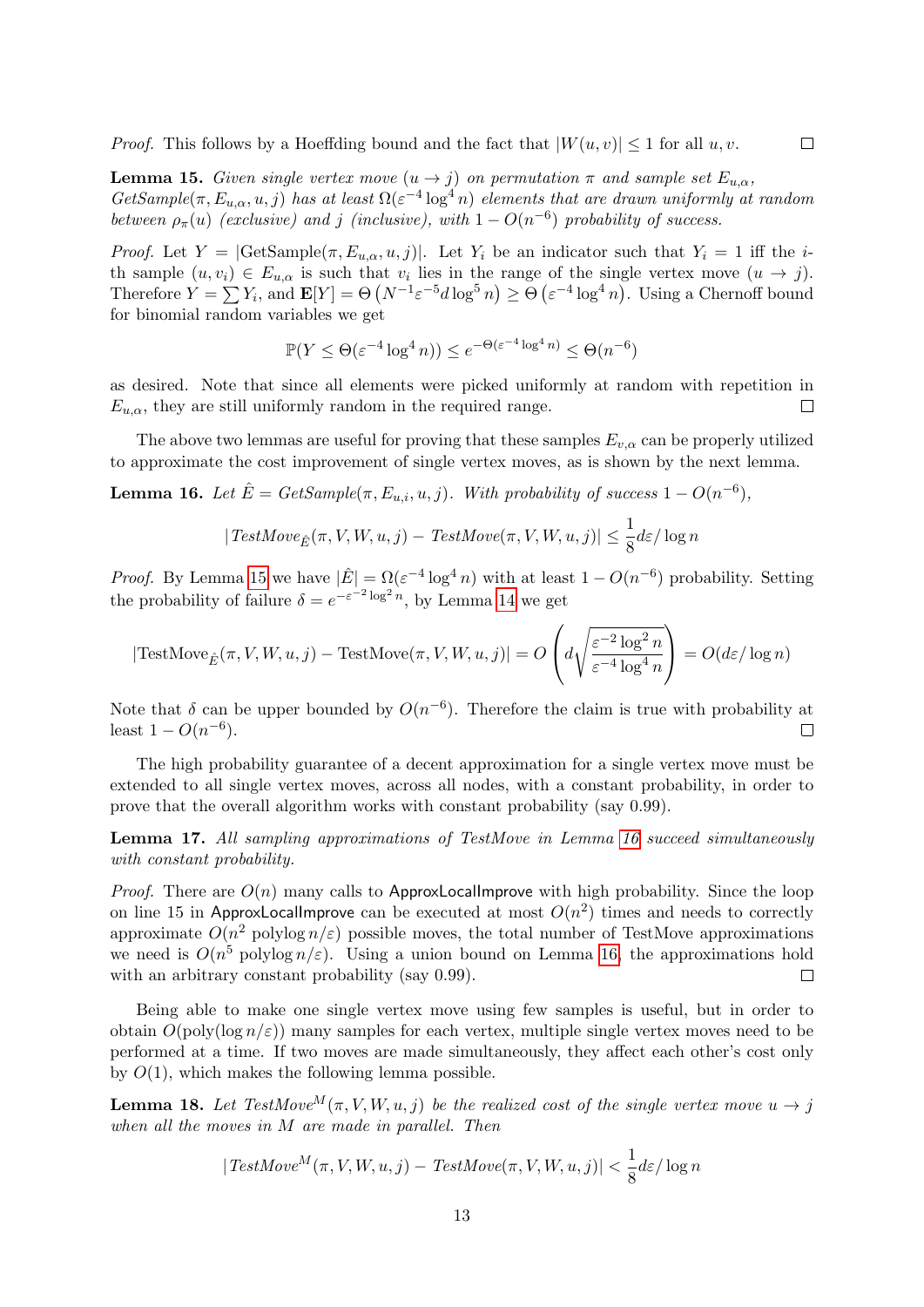*Proof.* Doing two single vertex moves  $u \to j$  and  $v \to i$  (such that  $u \neq v$ ) simultaneously affects the cost of another move by  $\Theta(1)$ . Therefore doing  $\Theta(\varepsilon N/\log n)$  moves simultaneously (line 22, ApproxLocalImprove) affects the cost of a single vertex move  $(u \to j)$  by  $\Theta(\varepsilon^2 N / \log^2 n)$ . Since  $l \geq B$ , we get  $d \geq \Theta(\varepsilon N/\log n)$ , which implies that the realized cost improvement of  $(u \to j)$ would be changed by  $O(\varepsilon d / \log n)$ .  $\Box$ 

The above lemmas are critical in demonstrating that only  $O(\text{poly}(\log n/\varepsilon))$  sample sets per vertex are required. In the following, Lemma [17](#page-12-2) and Lemma [18](#page-12-3) are used as a base case to show that every move made achieves a significant cost improvement. Since the maximum feedback arc set size is  $O(N^2)$ , this leads to a bound on the number of moves that need to be made.

<span id="page-13-0"></span>**Lemma 19.** Each move made in ApproxLocalImprove has a realized cost improvement of  $\Omega(\varepsilon d / \log n)$ .

*Proof.* If  $u \rightarrow j$  is a move made by our algorithm then we have

TestMove<sub>Ev,α</sub>
$$
(\pi, V, W, u, j) > \frac{1}{2} \varepsilon d / \log n
$$

By Lemma [17](#page-12-2) and Lemma [18](#page-12-3) and the triangle inequality, we get

$$
|\text{TestMove}_{E_{u,\alpha}}(\pi, V, W, u, j) - \text{TestMove}^M(\pi, V, W, u, j)| < \frac{1}{4}\varepsilon d/\log n
$$

 $\Box$ 

Therefore we get TestMove $^M(\pi, V, W, u, j)| > \frac{1}{4}$  $\frac{1}{4}\varepsilon d/\log n$  as desired.

<span id="page-13-1"></span>**Lemma 20.**  $\Omega(\varepsilon d / \log n)$  single vertex moves are required to create new moves  $(u \to j)$  such that  $TestMove(\pi, V, W, u, j) > \frac{7}{8}$  $rac{7}{8}\varepsilon d/\log n$ .

*Proof.* Any single vertex move  $(u \to j)$  such that TestMove $(\pi, V, W, u, j) > \frac{5}{8}$  $\frac{5}{8}\varepsilon d/\log n$  will be included in  $M_1$  and eventually be made unless its cost improvement goes below  $\frac{5}{8}\varepsilon d/\log n$ . Each single vertex move changes the cost of another move by  $O(1)$ . Therefore in order to create a new single vertex move  $u \to j$  such that TestMove $(\pi, V, W, u, j) > \frac{7}{8}$  $\frac{7}{8}\varepsilon d/\log n$ , we will have to make  $\Omega(\varepsilon d / \log n)$  moves.  $\Box$ 

These demonstrate that every move made contributes to a substantial cost improvement, and yet several moves need to be made in order to create a new one of significant cost improvement. Therefore, the total cost improvement that is observed before a new single vertex move of significant cost improvement is created will be quite high, as is demonstrated below.

<span id="page-13-2"></span>**Lemma 21.** The total cost of the feedback arc set needs to be decreased by  $\Omega(\varepsilon^4 N^2/\log^4 n)$  to create new strong moves  $u \to j$  for which TestMove $(\pi, V, W, u, j) > \frac{7}{8}$  $rac{7}{8}\varepsilon d/\log n$ .

*Proof.* By Lemma [20](#page-13-1) and the fact that  $d > \Theta(\varepsilon N/\log n)$ , we need to make  $\Omega(\varepsilon^2 N/\log^2 n)$  many single vertex moves to create such a new move. Since each single vertex move we make in the algorithm is such that its realized cost improvement is  $\Omega(\varepsilon d / \log n)$  (by Lemma [19\)](#page-13-0), and that  $d > \Theta(\varepsilon N/\log n)$ , the cost improvement due to each move is  $\Omega(\varepsilon^2 N/\log^2 n)$ . The lemma follows.  $\Box$ 

Thus, the cost of the feedback arc set is reduced heavily before new strong single vertex moves are created. However, since the feedback arc set cost induced by any permutation is  $O(N^2)$ , the algorithm does not need to check if such a new move has been created too many times, which leads us to the next two lemmas.

<span id="page-13-3"></span>**Lemma 22.** The loop on line 15 in ApproxLocalImprove has  $O(\varepsilon^{-4} \log^4 n)$  iterations.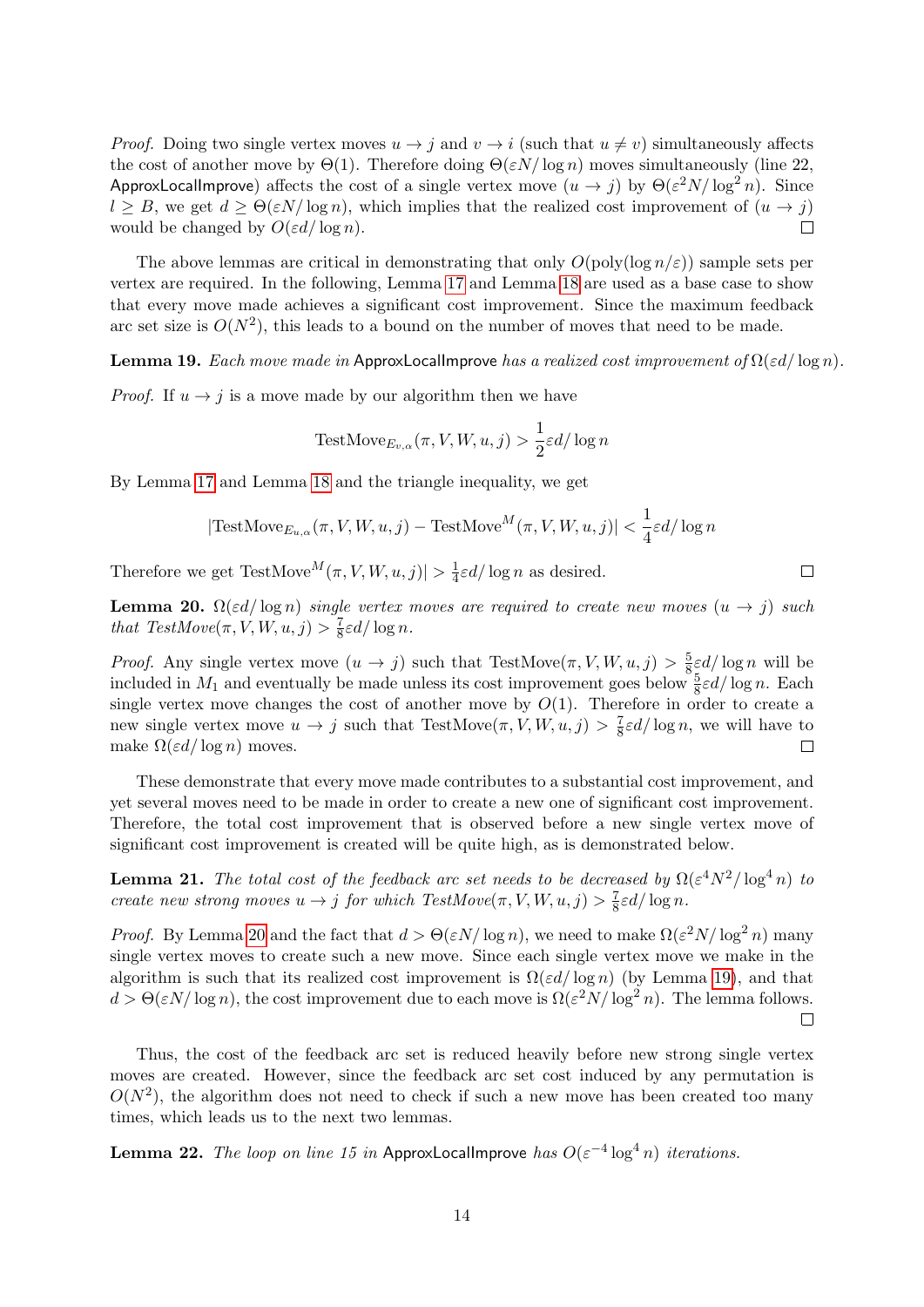*Proof.* The loop terminates when there is no remaining move  $u \to j$  such that TestMove $(\pi, V, W, u, j) >$ 7  $\frac{7}{8}\varepsilon d/\log n$ . Note that even if multiple such moves are created at the end of one iteration, all of them will be made in the next iteration. Since we need to improve the cost by at least  $\Omega(\varepsilon^4 N^2/\log^4 n)$  in order to get such a move by Lemma [21,](#page-13-2) and the maximum cost of the feedback arc set is  $\binom{N}{2}$  and the total cost cannot go below 0, the outer loop can repeat at most  $O(\varepsilon^{-4} \log^4 n)$  times.  $\Box$ 

<span id="page-14-0"></span>**Lemma 23.** The counter i on line 14 in ApproxLocalImprove can increase by  $O(\varepsilon^{-6} \log^6 n)$ .

*Proof.* In ApproxLocalImprove, the sampling on line 21 is done in such a way that every move is selected exactly once (unless the move fails the check on lines 18-20). Therefore the number of iterations required to exhaust all moves in  $M_1$  is  $O(\varepsilon^{-2} \log^2 n)$ , as described on line 17. Using Lemma [22,](#page-13-3) we conclude that the total number of samples required per vertex is  $O(\varepsilon^{-6} \log^6 n)$ .  $\Box$ 

In this algorithm, each move that is made has positive cost improvement, as shown by Lemma [19.](#page-13-0) Since only moves  $(u \to j)$  such that TestMove<sub>Eu,  $\alpha(\pi, V, W, u, j) > \varepsilon d/\log n$  are executed, the</sub> terminating condition of the loop on line 15 in ApproxLocalImprove is the same as the terminating condition in SampleAndRank's version of ApproxLocalImprove. Now by the results in the query model [\[1\]](#page-24-4), a  $(1 + \varepsilon)$  approximation is obtained and the proof of the first part of Theorem [12](#page-9-0) is concluded. A more detailed justification is given in the following subsection.

### 2.4 Proof of main theorem

Proof of Theorem [12i](#page-9-0). As can be seen in Algorithm [7:](#page-26-0) ApproxLocalImproveSAR, the algorithm keeps making local optimizations on  $\pi$  as long as there exists a single vertex move  $(u \rightarrow j)$  that satisfies the following properties (where  $l = \lfloor \log |j - \rho_{\pi}(u)| \rfloor$ ):

$$
1. \, l \in [B, L]
$$

2. TestMove $E_{u,l}(\pi, V, W, u, j) > \varepsilon |j - \rho_\pi(u)| / \log n$ 

Intuitively, at the end of the optimization, there are no 'long' moves left which have a significant cost improvement (as estimated by the ensemble). Since the total number of moves that can be made by the algorithm is  $O(n^2)$  and there are  $O(n^2)$  many sample ensembles  $E_{u,l}$ , Ailon's algorithm needs the approximation used on line 15 of ApproxLocalImproveSAR to be good with probability  $1 - O(n^{-4})$ . Therefore, Ailon proves the following lemma:

**Lemma 24.** [Ailon [\[1\]](#page-24-4)] Any sample ensemble S used in ApproxLocalImproveSAR is a good approximation with probability  $1 - O(n^{-4})$ . A good approximation satisfies the following two properties for all  $u \in V$  and  $j \in [n]$  such that  $\log |j - \rho_{\pi}(u)| \geq B$  (let  $l = [|j - \rho_{\pi}(u)|]$ ):

- 1.  $|\{x : (u, x) \in E_{u,l}\}\cap \{x : \rho_{\pi}(x) \in [\rho_{\pi}(u), j]\}| = \Omega(\varepsilon^{-2} \log^2 n)$
- 2.  $|TestMove_{E_{u,l}}(\pi, V, W, u, j) TestMove(\pi, V, W, u, j)| \leq \frac{1}{2}\varepsilon|j \rho_{\pi}(u)|/\log n$

Using the second property above, line 15 of ApproxLocalImproveSAR, and the triangle inequality, it can be seen that when the while loop on line 15 terminates, all 'long' moves  $(u \rightarrow j)$ left have a cost improvement of  $O(\varepsilon|\rho_\pi(u)-j|/\log n)$  where  $u \in V$  and  $j \in [n]$ . Here, 'long' refers to  $l \in [B, L]$  where  $l = \lfloor |j - \rho_{\pi}(u)| \rfloor$ . In other words,

<span id="page-14-1"></span>
$$
\forall u \in V \text{ and } j \in [n] \text{ s.t. } \lceil |j - \rho_{\pi}(u)| \rceil \in [B, L] : \text{TestMove}(\pi, V, W, u, j) = O(\varepsilon | \rho_{\pi}(u) - j | / \log n)
$$
\n(1)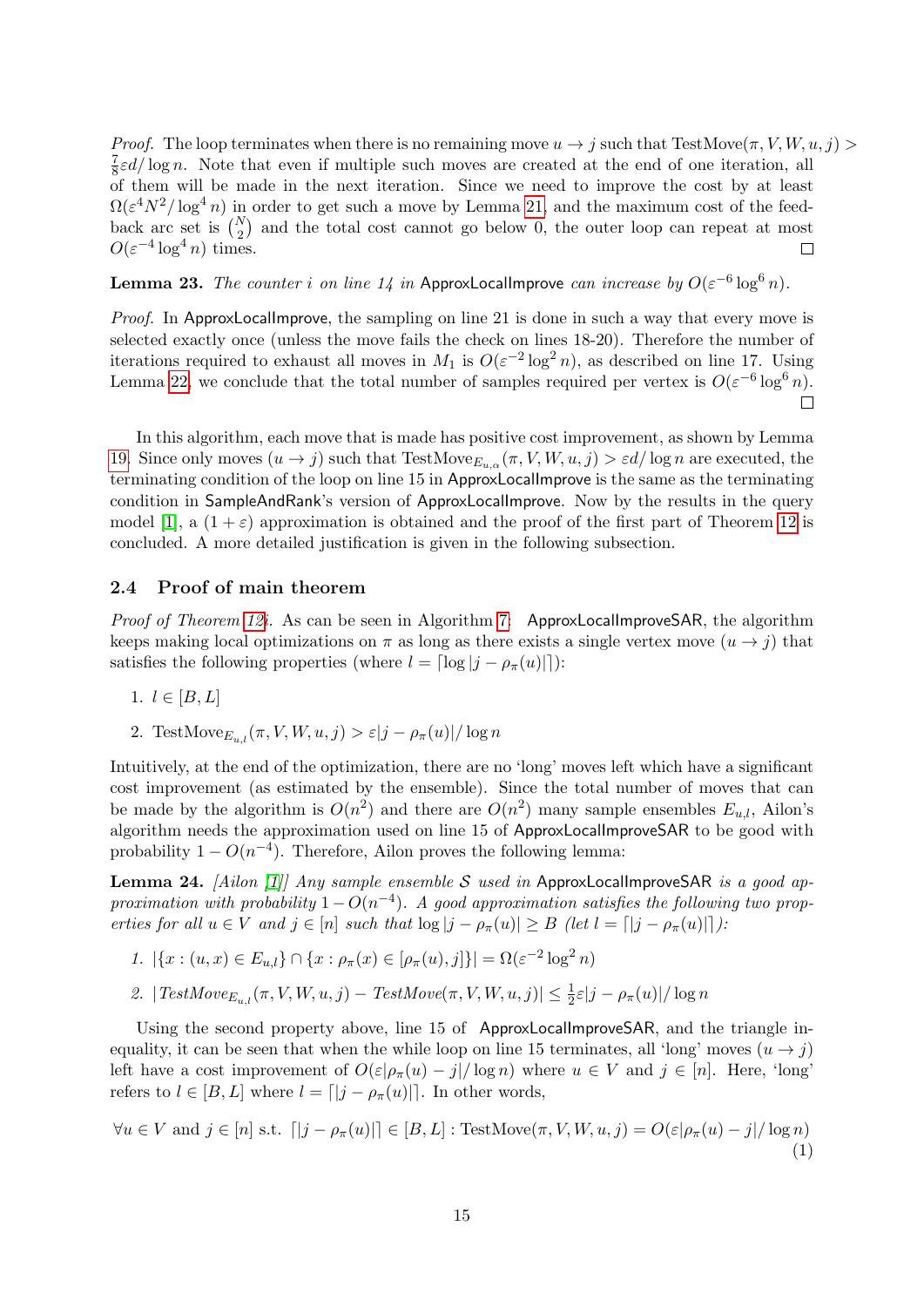Now consider any recursive call of ApproxLocalImproveSAR, and let  $\pi^1_V$  be the output of the call when restricted to the vertex set V. Similarly, let  $\pi_V^*$  be the optimal permutation when the problem is restricted to only V (using the weight submatrix  $W_V$ ). Since  $(u \to \pi_V^*(u))$  is a possible move that could be made for any  $u \in V$ , the result in the previous paragraph can be therefore weakened to

<span id="page-15-0"></span>TestMove
$$
(\pi_V^1, V, W_V, u, \pi_V^*(u)) = O(\varepsilon|\rho_{\pi_V^1}(u) - \rho_{\pi_V^*}(u)|/\log n)
$$
 (2)

where  $u \in V$  is such that  $|\rho_{\pi_V^1}(u) - \rho_{\pi_V^*}(u)| = \Omega(\varepsilon N/\log n)$ .

The above is precisely the post-condition that is used in ApproxLocalImproveSAR to complete the proof of Lemma [13](#page-10-0) mentioned in the main text. Since ApproxLocalImprove also satisfies Equation [1](#page-14-1) on termination due to Lemma [19,](#page-13-0) it also satisfies Equation [2.](#page-15-0) Therefore Lemma [13](#page-10-0) can be used for  $\mathsf{GetNearOptimalPermutation}.$  Let  $C_X'$  be the cost of the at a leaf  $X$  before it is optimized with AddApproxMFAS, so we get

$$
E[C(\pi^{O}, V, W)] = E\left[\sum_{X \in \mathcal{I}} \beta_{X}\right] + E\left[\sum_{X \in \mathcal{L}} \alpha_{X}\right]
$$
  
\n
$$
\leq (1 + O(\varepsilon))C^{*} - E\left[\sum_{X \in \mathcal{L}} C_{X}^{*}\right] + E\left[\sum_{X \in \mathcal{L}} \alpha_{X}\right]
$$
 [Lemma 13]  
\n
$$
\leq (1 + O(\varepsilon))C^{*} + \sum_{X \in \mathcal{L}} \varepsilon^{3} |V_{X}|^{2}
$$
 [AddApproxMFAST]

$$
\leq (1 + O(\varepsilon))C^* + \sum_{X \in \mathcal{L}} O(\varepsilon C_X')
$$
 [Line 8, Algorithm 2: Recurse]  

$$
\leq (1 + O(\varepsilon))C^*
$$

as desired. Finally, it is easy to see that the recursive part of the algorithm (including the single vertex moves), all can be executed in  $O(poly(n, \varepsilon^{-1}))$  time. However, since we call AddApproxMFAS with an error parameter of  $\varepsilon^3$ , the base cases require  $O(n^2 + 2^{\text{poly}(1/\varepsilon)} \log n)$ time (using  $\beta = \varepsilon^3$  and  $\eta = 1/n^4$  in Fact [8\)](#page-6-0). Since there are at most n different base cases, the total time required is  $O(poly(n)2^{poly(1/\varepsilon)})$  as desired.  $\Box$ 

The next sections focus on the number of passes and space required in order to prove the second and third parts of Theorem [12.](#page-9-0)

### 2.5 Number of Passes And Space

### <span id="page-15-1"></span>Lemma 25. A call to ApproxLocalImprove requires 1 pass and uses  $O(N \text{ poly}(\log n/\varepsilon))$  space.

*Proof.* In ApproxLocalImprove, the creation of samples  $E_{v,\alpha}$  on lines 5-13 can be done in 1 pass. Since there are N possible values of v,  $O(poly(\log n/\varepsilon))$  possible values of  $\alpha$ , and  $O(poly(\log n/\varepsilon))$  samples in each set, we use a total of  $O(N \text{ poly}(\log n/\varepsilon))$  space in order to store all the samples.

Furthermore, the optimization on lines 15-28 requires no additional passes since we already have all our samples, and they do not need to be changed. The only thing that needs to be shown now is that the set  $M_1$  uses at most  $O^*(N)$  space. For  $M_1$ , it is possible that there is some vertex u such that it has  $\Theta(n)$  many moves  $u \to j$  such that TestMove $E_{v,\alpha}(\pi, V, W, u, j) > \frac{1}{2}$  $\frac{1}{2}\varepsilon d/\log n$ . However, that is not a problem since  $\Theta(\varepsilon N/\log n) < d$ , which gives TestMove $_{E_{v,\alpha}}(\pi, V, W, u, j) >$  $\Theta(\varepsilon^2 N/\log^2)n$ . Since the maximum cost improvement we can get due to moving one single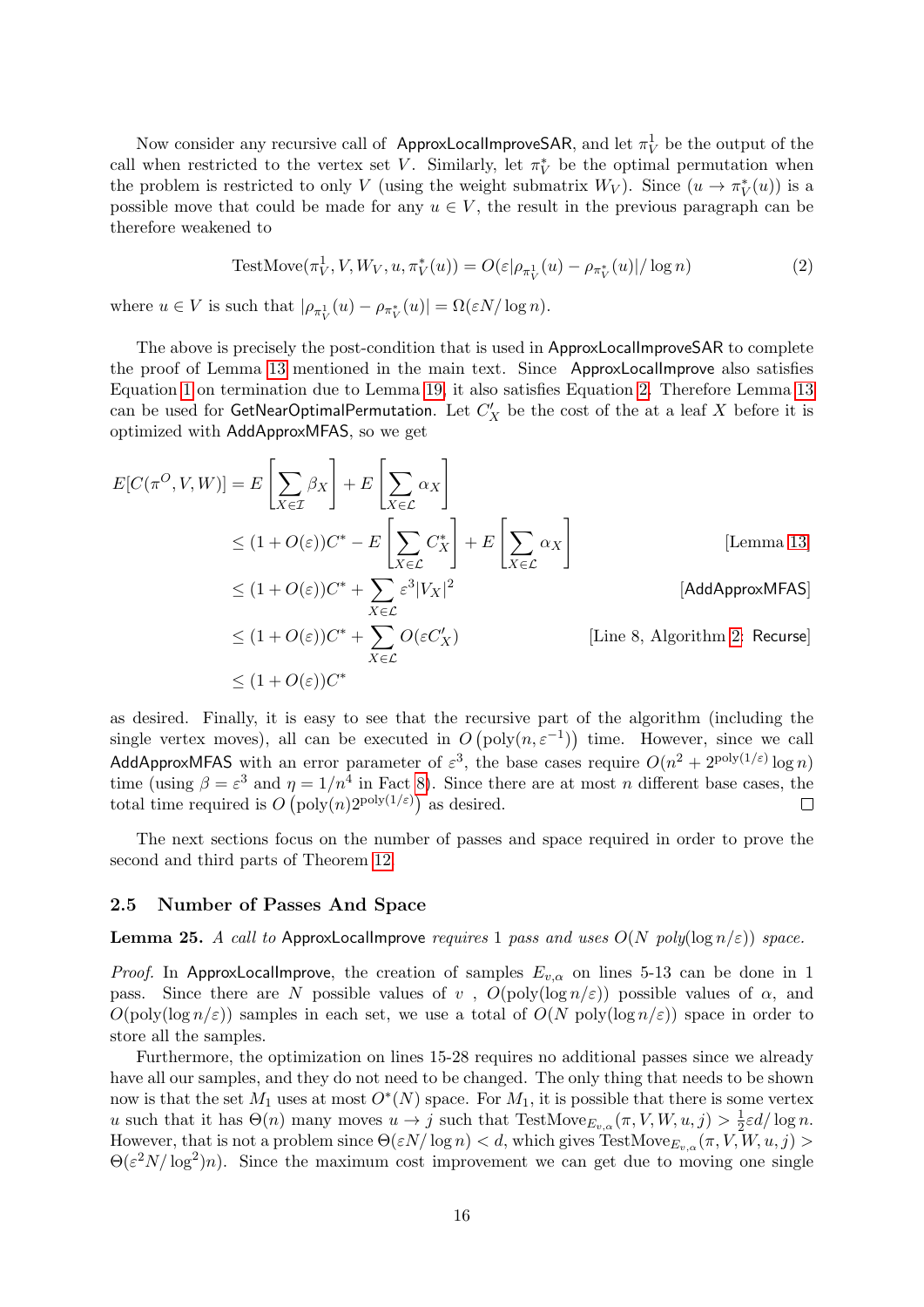vertex around in a fixed permutation is  $\Theta(N)$ , the vertex will move at most  $O(\log^2 n/\varepsilon^2)$  times. Therefore instead of storing all of  $M_1$  in one pass, we only need to store at most one move for each u for every iteration of the loop on line 17. Therefore we need only  $O(N \log n)$  space to store  $M_1$ .  $\Box$ 

Recurse induces a tree where each node corresponds to a call to ApproxLocalImprove. This tree has  $O(\log n)$  depth with high probability and two nodes at the same depth can be executed in the same pass. In addition, the total space used by nodes on the same layer is  $\sum_{i\in L} O(N_i \text{ poly}(\log n/\varepsilon)) = O(n \text{ poly}(\log n/\varepsilon))$  by Lemma [25](#page-15-1) as desired. Finally, note that the algorithm mentioned on line 2 in GetNearOptimalPermutation can be executed in 1 pass and  $O(n \log n)$  space, concluding the justification of the second part of Theorem [12.](#page-9-0)

The pass-space trade-off described by Theorem [12i](#page-9-0)ii therefore remains to be shown. Given  $O^*(n^{1+1/p})$  space, multiple passes of the original algorithm can be emulated in one pass. Partition the layers of the recursion tree into  $p$  levels, where level  $i$  contains nodes of size  $N$  such that

$$
\Theta(n^{1-\frac{i}{p}}) \le N \le \Theta(n^{1-\frac{i-1}{p}}).
$$

The key idea is that samples  $E_{v,\alpha}$  for all v in nodes situated in the same level can be computed simultaneously. Once reliable samples that satisfy Lemma [15](#page-12-0) are obtained, the proof from Lemma [16](#page-12-1) onwards follows, and ApproxLocalImprove can be called for all nodes in the same pass.

Note that condensing the layers of the tree into  $p$  levels allows for the algorithm to use  $p$ passes, so all that needs to be shown is that a sample size of  $O(n^{1/p} \text{ poly}(\log n/\varepsilon))$  per vertex is sufficient to prove Lemma [15.](#page-12-0) Proceeding in a similar fashion to the proof of Lemma [15,](#page-12-0) consider an arbitrary node  $X_1$  in level  $\eta$ . Then

$$
\Theta(n^{1-\frac{\eta}{p}}) \leq |X_1| \leq \Theta(n^{1-\frac{\eta-1}{p}})
$$

Now consider the highest ancestor  $X_2$  of  $X_1$  such that  $|X_2| \leq \Theta(n^{1-\frac{\eta-1}{p}})$ . This is the node for which the samples  $E_{u,\alpha}$ , for every  $u \in X_2$  to be used for the nodes in the level  $\eta$ , are obtained.

Let  $(u \to j)$  be the single vertex move desired in  $X_1$ , and  $Y = | \text{GetSample}(\pi, E_{u,\alpha}, u, j)|$ . Let  $Y_i$  be an indicator for which  $Y_i = 1$  if and only if the *i*-th sample  $(u, v_i) \in E_{u,\alpha}$  is such that  $v_i$  is in the range of the single vertex move  $(u \to j)$ . Therefore  $Y = \sum Y_i$ , and

$$
\mathbf{E}[Y] = \Theta\left(|X_2|^{-1} \varepsilon^{-5} dn^{1/p} \log^5 n\right) \ge \left(\frac{|X_1|}{|X_2|} \varepsilon^{-4} n^{1/p} \log^4 n\right) \ge \Theta\left(\varepsilon^{-4} \log^4 n\right)
$$

Using a Chernoff bound for binomial random variables yields

$$
\mathbb{P}(Y \le \Theta(\varepsilon^{-4} \log^4 n)) \le e^{-\Theta(\varepsilon^{-4} \log^4 n)} \le \Theta(n^{-6})
$$

as desired. Note that since all elements were picked uniformly at random with repetition in  $E_{u,\alpha}$ , they are still uniformly random in the required range.

#### 2.6 Space-Time Trade-off for 1-pass Algorithms

The idea used earlier to achieve the pass-space trade-off for polynomial time algorithms was to emulate multiple passes of the algorithm in one pass by increasing the sampling rate per vertex. However, it can also be used to achieve a space-time trade-off for 1 pass algorithms: we can use our samples to emulate as many passes as possible in one pass. Once the node size becomes too small to approximate with the samples, we can solve each block by using an exponential time  $(1 + \varepsilon)$  approximation algorithm similar to the one by Chakrabarti et al. [\[11\]](#page-24-0).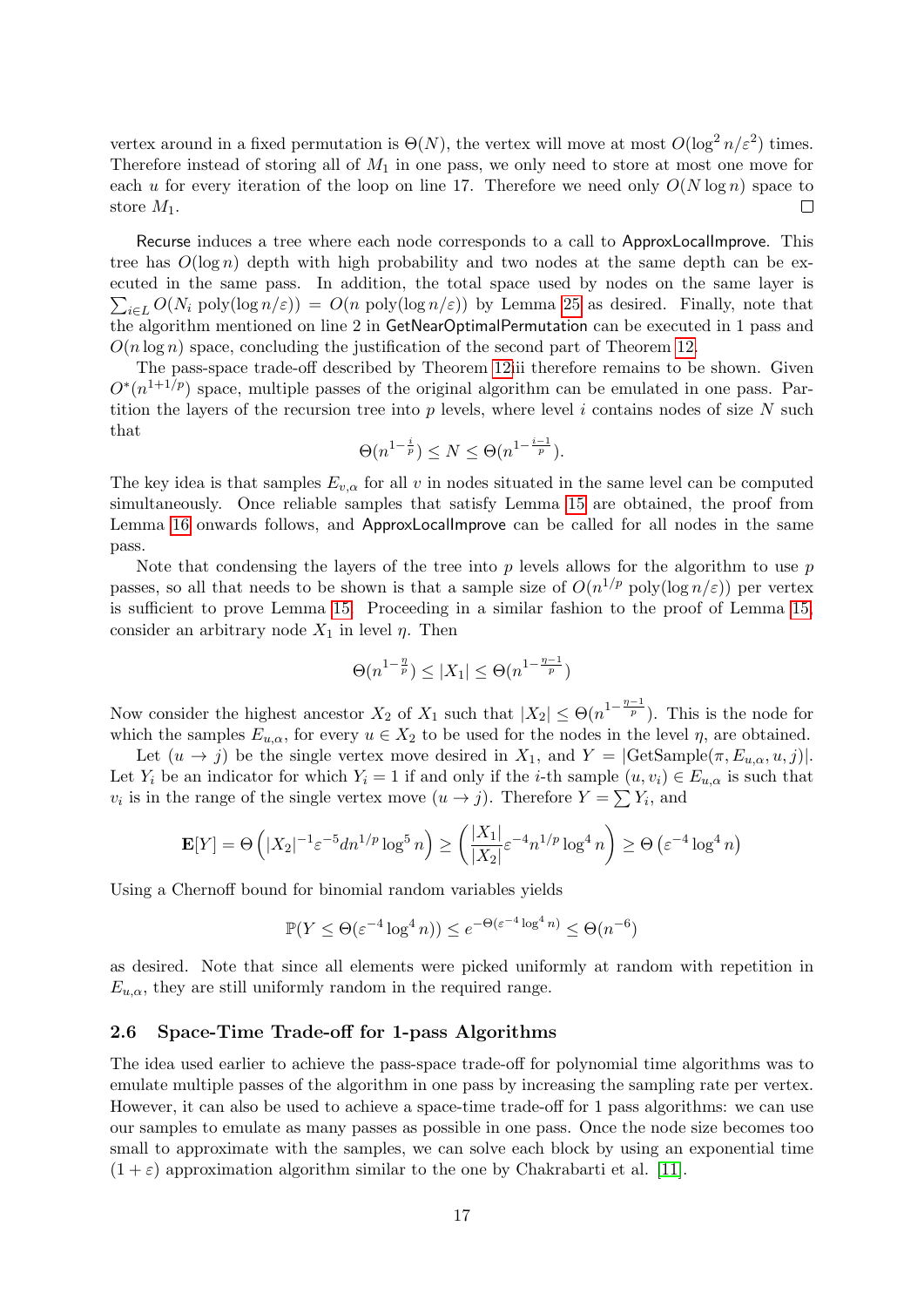<span id="page-17-0"></span>Fact 26. There is a single pass algorithm, such that given a stream of  $poly(n)$  integer updates in the range  $[-poly(n), poly(n)]$  to an underlying vector  $\mathbf{x} \in \mathbb{R}^N$ , uses  $O(\varepsilon^{-2} \log \delta^{-1} \log n)$  bits of memory and maintains a sketch  $S \cdot x$  for a matrix  $S$  of  $d = O(\varepsilon^{-2} \log \delta^{-1})$  dimensions. From S · x, one can output a  $(1 \pm \varepsilon)$ -approximation to  $||x||_1$  with probability at least  $1 - \delta$ . [\[21\]](#page-25-11)

Fact 27. There is a single pass algorithm for the Minimum Feedback Arc Set problem on tournament graphs that uses  $O(\varepsilon^{-2} n \log^2 n)$  space and returns a  $(1+\varepsilon)-$ approximation with probability at least  $\frac{2}{3}$ . [\[11\]](#page-24-0)

Using the above two facts, we give the following trade-off:

<span id="page-17-1"></span>Theorem 28. There exists an algorithm which can solve the Minimum Feedback Arc Set problem on tournament graphs up to a  $(1+\varepsilon)$ -approximation in a single pass with  $O^*(n^{2-\gamma})$  space and  $O\left(2^{\Theta(n^{\gamma}\log n)}2^{poly(1/\varepsilon)}\right)$  time, for any  $0 < \gamma < 1$ .

Proof. We can divide the layers of the recursion tree into 2 parts: Part 1 consists of layers where all nodes X are such that  $|X| \geq \Theta(n^{\gamma})$  and Part 2 consists of the remaining layers. Note that by increasing the sampling rate to  $\Theta(n^{1-\gamma} \text{ poly}(\log n/\varepsilon))$  per vertex at the root node of the recursion tree, we can successfully emulate all the passes for the layers in Part 1.

We also make another key observation here: let  $V_1, ..., V_m$  be the top layer of Part 2, so we can divide the cost into two parts:

$$
C(\pi, V, W) = C_{int} + C_{ext}
$$

$$
C_{int} = \sum_{i \in [m]} \sum_{u,v \in V_i : \rho_{\pi}(u) < \rho_{\pi}(v)} W(u,v)
$$
\n
$$
C_{ext} = \sum_{i,j \in [m]: i < j} \sum_{(u,v) \in (V_i, V_j)} W(u,v)
$$

where  $C_{int}$  is the internal cost within the blocks, and  $C_{ext}$  is the external cost across different blocks.

No matter what optimization we do in Part 2,  $C_{ext}$  will remain the same since the relative ordering of two vertices in two different blocks will not change. Therefore we must have that  $C_{ext} \leq (1+\varepsilon)C^*$ , otherwise there is no possibility that our original algorithm or Ailon's [\[1\]](#page-24-4) algorithm would achieve a  $(1 + \varepsilon)$ -approximation.

Therefore all that needs to be shown is that  $C_{int} \leq (1+\varepsilon)C^*$ . Since all vertex sets  $V_1, \ldots, V_m$ are disjoint, we can non-adaptively optimize them independently of each other. This is where Fact [26](#page-17-0) is used. Despite the fact that the  $\ell_1$ −sketch only needs  $O(\varepsilon_0^{-2} \log \delta^{-1} \log n)$  bits of space, where  $\varepsilon_0$  is the accuracy of the sketch and  $\delta$  is the probability of error, their algorithm needs to brute force over all  $\Theta(n!)$  possible permutations to find the best permutation, which means that  $\delta = \Theta(1/n!)$  because of the use of a union bound. However, in our algorithm we only need to union bound over  $\Theta((n^{\gamma}) \cdot n^{1-\gamma})$  permutations since we can separately (and non-adaptively) optimize all the  $O(n^{1-\gamma})$  blocks of size  $O(n^{\gamma})$  each. Therefore, if  $C_i$  is the final cost obtained for block  $V_i$ , we use only  $O(\varepsilon_0^{-2}n^{\gamma})$  space in order to obtain a  $C_i \leq C_i^* + \varepsilon_0 C^*$ .

If we set  $\varepsilon_0 = \frac{\varepsilon}{n^{1-\gamma}}$ , we obtain the following:

- Correctness:  $C_{int} = \sum_{i \in [m]} C_i \leq \sum_{i \in [m]} C_i^* + \varepsilon_0 C^* \leq C^* + m \varepsilon_0 C^* \leq (1 + \varepsilon) C^*$ , where  $C_i^*$ is the best possible cost for block  $V_i$ .
- Space:  $O(\varepsilon^{-2}n^{2-2\gamma}n^{\gamma}) = O^*(n^{2-\gamma})$  space as desired. Note that this is the same as the space used by our sampling approach to solve Part 1.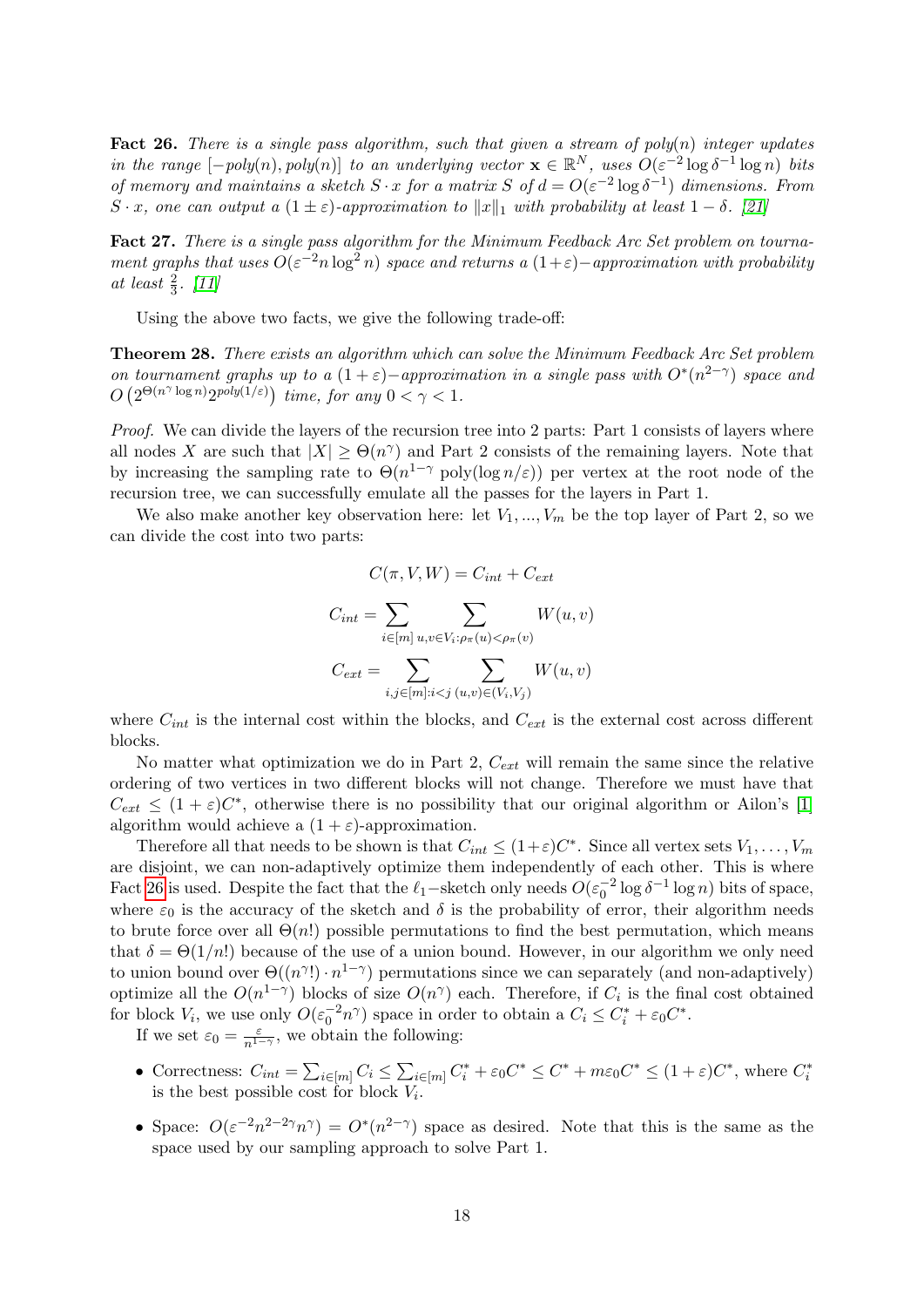• Time: Our sampling approach uses polynomial time, so the time complexity is dominated by the brute force part of our algorithm. This takes  $O((n^{\gamma})! \text{ poly}(n)2^{\text{poly}(1/\varepsilon)})$  time, which is the same as  $2^{\Theta(n^{\gamma} \log n)} 2^{\text{poly}(1/\varepsilon)}$ , as desired.

This concludes the proof of Theorem [28.](#page-17-1)

# <span id="page-18-0"></span>3 Other Streaming Problems on Tournament Graphs

An algorithm for two more directed graph problems is presented here.

- 1. SCC: the decision problem of determining whether a given digraph is strongly connected or not. A strongly connected digraph is one where there exists a directed path between any pair  $u$  and  $v$  of vertices.
- 2. SCC-FIND: the problem of finding the strongly connected components of a digraph. A strongly connected component is a subgraph which is maximally strongly connected.

Our space lower bounds for the SCC problem, which are shown later in Section [4,](#page-20-0) are prohibitive for general digraphs. To obtain fast streaming algorithms, we must turn to specific types of inputs, in this case motivating the study of tournament graphs. Tournament graphs have been the topic of study in computational social choice theory [\[10\]](#page-24-13) and therefore, studying their structure, such as computing the strongly connected components, is an important goal. It turns out that one can solve the SCC and SCC-FIND problems on tournament graphs in the insertion-only streaming model, given multiple passes. The appropriate algorithm consists of two phases:

- 1. Finding a Hamiltonian Path in the graph.
- 2. Partitioning the path into segments which are strongly connected components.

Every tournament graph is known to have at least one Hamiltonian path, and Chakrabarti et al. [\[11\]](#page-24-0) use an algorithm called KWIKSORT to find such a Hamiltonian path in  $p$  passes that uses  $\tilde{O}(n^{1+1/p})$  space with high probability. Instead of emulating quicksort like KWIKSORT does, the subroutine introduced here for discovering a Hamiltonian path is inspired from mergesort, and by doing so it guarantees  $\tilde{O}(n^{1+1/p})$  space in p passes.

Lemma 29. There exists a deterministic algorithm that can find a Hamiltonian path in a tournament graph using  $\tilde{O}(n^{1+1/p})$  space and p passes over the data.

Proof. To see how the merging of several paths can be done efficiently, we first look at an example of simply merging two paths.

Suppose the two Hamiltonian paths are  $P_1$  and  $P_2$ : the left half has vertices  $u_1, \ldots, u_n$  and the right half has vertices  $v_1...$ ,  $v_m$ , in that order of the Hamiltonian path on the two halves. Now the extra information we need is  $f(i) = \max_{u_i v_i \in E} j$  for all  $i \in [m]$ . Note that without loss of generality we can assume that every  $v_i$  does have an incoming edge from  $P_1$ , otherwise we can just take the smallest contiguous segment containing all  $v_i$  which only has backward edges, and then put that path behind  $u_1$ . Now we can create a Hamiltonian path as follows:

- 1. Start at  $u_1$ . Initialize left counter l and right counter r to 1.
- 2. Proceed along the path  $P_1$  and increment l for every edge taken.
- 3. Stop as soon as we get to  $u_i$  such that  $f(r) = j$ , and then take the edge  $u_i v_r$  into the other path. This edge exists by definition of  $f$ .

 $\Box$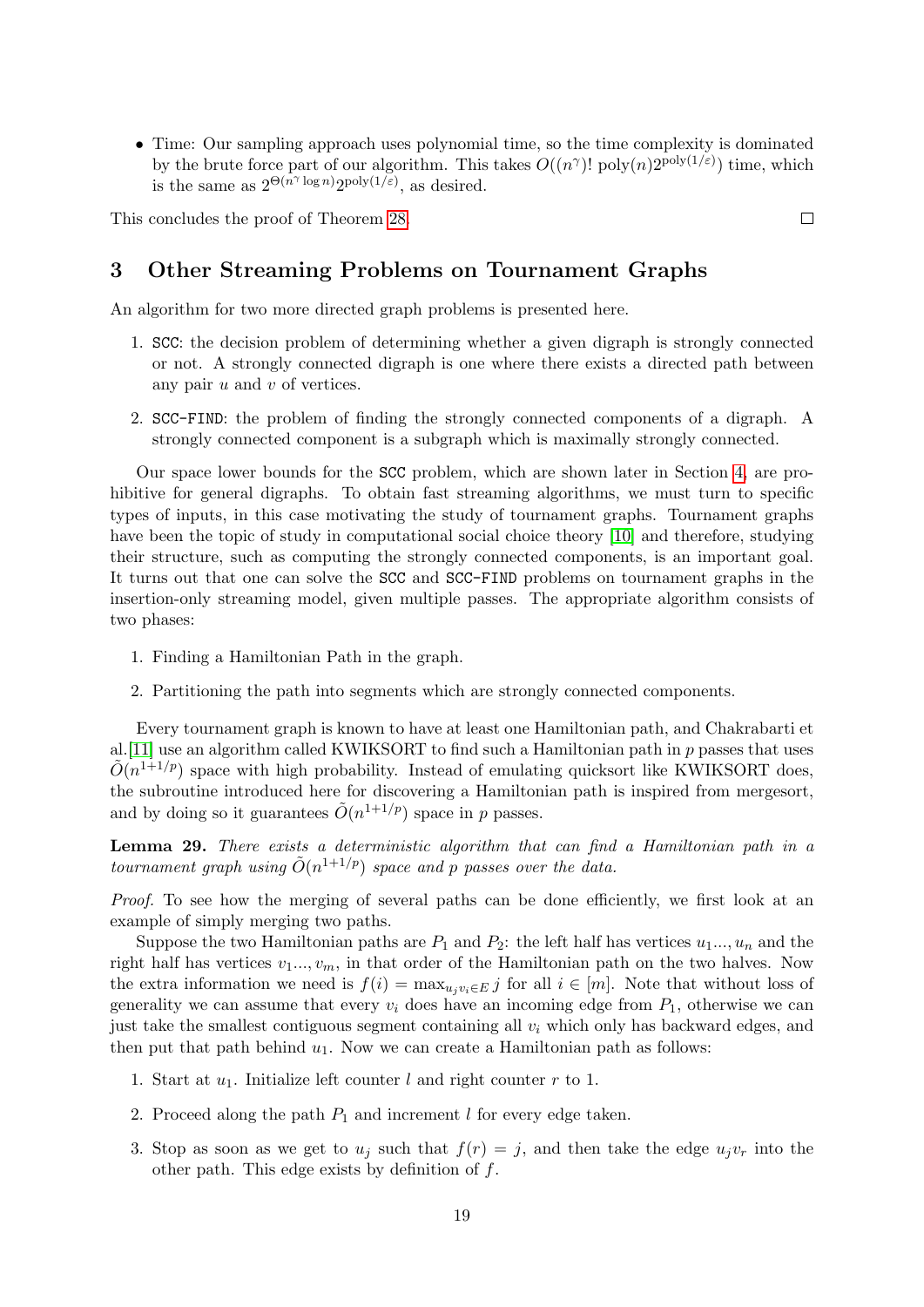- 4. Proceed along the path  $P_2$  and increment r for every edge taken.
- 5. Stop as soon as  $f(r) > l$ . That means that we have not yet reached  $f(r)$  on the left side, so we can just take the edge  $v_{r-1}u_{l+1}$  to get back to  $P_1$ . Note that this edge must exist because  $f(r-1) \leq l$ .
- 6. Repeat steps 2-5 until  $l = n$  and  $r = m + 1$ .

Now that we have constructed the Hamiltonian path, we need to generate the values of  $f$  for this new instance. This can be done in 1 pass because we can just arbitrarily pick two instances of similar size to merge together, and assign them left or right sides. We can pair up all subproblems of similar size and therefore execute this in  $\log_2 n$  passes similar to mergesort. Also note that at any point we are only storing the value of f for n vertices, so we are only using  $O(n \log n)$ space.

We can conduct this algorithm in exactly  $p$  passes by using more space to combine more than two subproblems in each pass. In the first pass, we partition the vertices into groups of size  $n^{1/p}$ , store all the edges within each group, and at the end compute a Hamiltonian path within these groups. In the following  $p-1$  passes, we can merge the Hamiltonian paths for  $n^{1/p}$ groups at once until we obtain a Hamiltonian path for the entire set of vertices.

To merge multiple paths at once, consider  $P_1, \ldots, P_{n^{1/p}}$ . We can iteratively merge the j-th path if for each  $v_i \in P_j$  we store  $f_k(i) = \max_{u_i v_i \in E, u_i \in P_k} j$  for  $k < j$ . Intuitively, we must keep track of the rightmost vertex that has an edge to  $v_i$  for each of the previous merged paths. Our process can be extended then to merge these  $n^{1/p}$  paths by keeping at most  $n^{1/p}$  indices per vertex, leading to  $\tilde{O}(n^{1+1/p})$  space complexity in each of the latter passes. The same is used in the first pass.

Thus, we can obtain a Hamiltonian path with guaranteed  $\tilde{O}(n^{1+1/p})$  space, in comparison to the high probability guarantees of KWIKSORT, and polynomial time processing per pass.  $\Box$ 

Theorem 30. Given a Hamiltonian Path on a tournament graph, the SCC and SCC-FIND problems can be solved with an additional  $O(n \log n)$  space and 1 pass.

*Proof.* Once we have a Hamiltonian Path  $v_1 \rightarrow v_2 \rightarrow ... \rightarrow v_n$ , the SCC problem can be solved as follows:

- 1. For each vertex  $v_i$ , we compute the minimum j such that  $(v_i, v_j) \in E$ . This represents the 'earliest' vertex that can be reached from  $v_i$ . This can be done with  $O(n \log n)$  space.
- 2. Now for each  $v_i$ , we need to find the 'earliest' vertex directly connected to some vertex  $v_j$ where  $j > i$ . This is achieved by taking the suffix minima of the result of the first step, and let  $f(i)$  be this suffix for  $v_i$ .
- 3. Finally, we check if there exists a j such that  $f(j) = j$  and  $j \neq 1$ . If there does not that means that the graph is strongly connected since  $v_1$  is reachable from  $v_n$  by continuously traversing the path needed to go from a current vertex i to  $f(i)$ . Otherwise there exists some j such that  $f(j) = j$  and  $j \neq 1$ , which means that we cannot reach vertex  $v_k$  from  $v_j$  where for any  $k < j$ , and therefore, it is not strongly connected.

Note that the last step can be modified to solve the SCC-FIND problem as well: it is the number of j such that  $f(j) = j$ , and the membership sets follow by the segmentation of the path by these points where  $f(j) = j$ .  $\Box$ 

Thus, with  $\tilde{O}(n^{1+1/p})$  space and  $p+1$  passes, one can solve SCC and SCC-FIND for tournament graphs.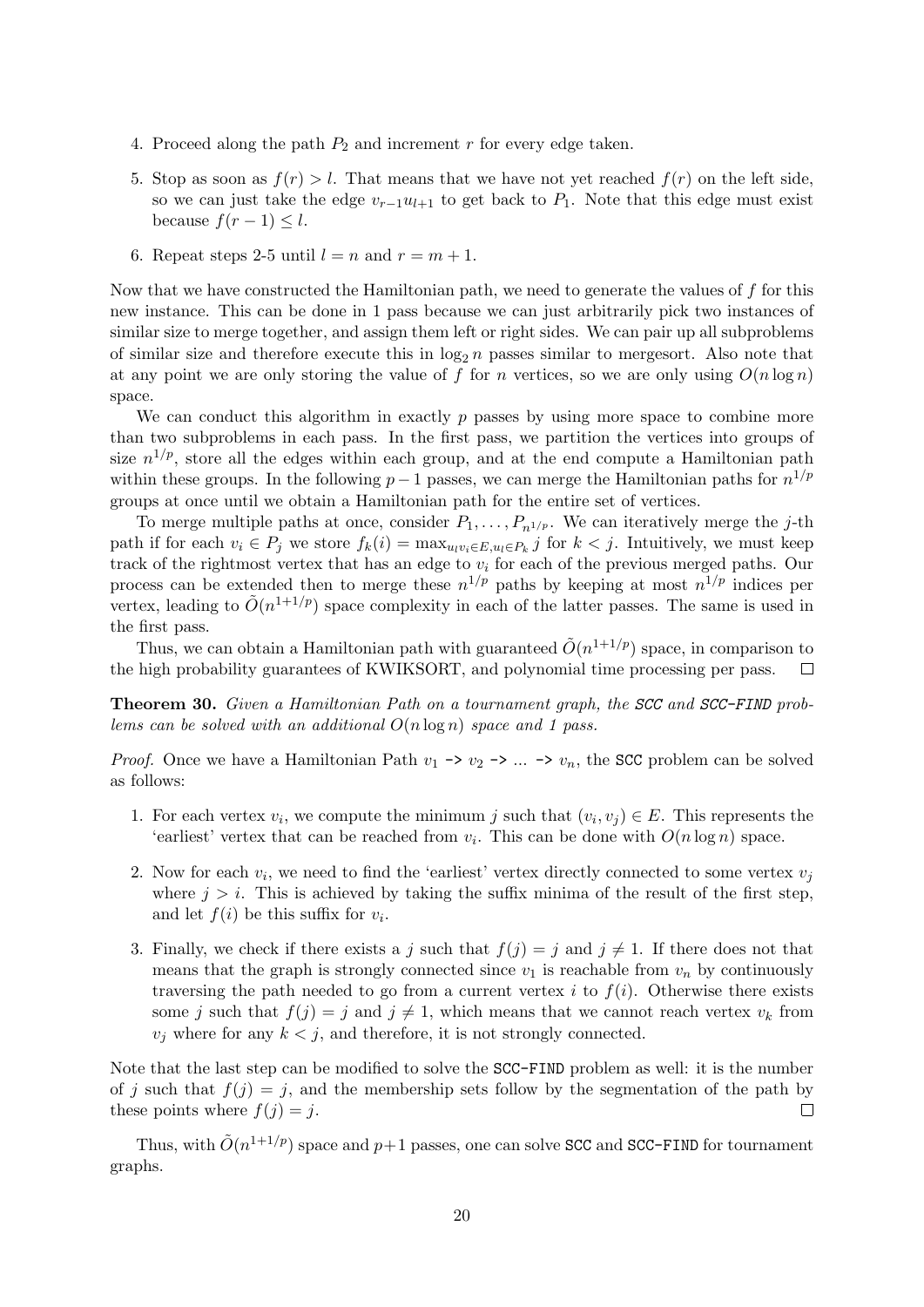# <span id="page-20-0"></span>4 Lower Bounds for Directed Graph Problems

### 4.1 Single pass lower bounds

Borradaile et al. [\[9\]](#page-24-14) demonstrated an  $\Omega(m)$  lower bound for the space complexity of detecting digraph strong connectivity for 1-pass algorithms where  $m$  is the number of edges in the graph. However, this lower bound does not take into account the number of vertices in the graph and can therefore be improved for sparse graphs. We present tighter lower bounds that do take the number of vertices into account and obtain some interesting results:

Theorem 31. Given a directed graph with n vertices and m edges, any 1-pass streaming algorithm that solves SCC needs at least  $\Omega(m \log \frac{n^2}{m})$  $\frac{n^2}{m}$ ) space.

*Proof.* Our reduction from INDEX proceeds as follows. Let Alice's vector x have length m log  $\frac{n^2}{m}$  $\frac{n^2}{m},$ and Bob has an index in  $[m \log \frac{n^2}{m}]$  $\frac{n^2}{m}$ . Alice constructs a bipartite graph through the two partitions L and R such that  $|L| = |R| = n$ , where every vertex  $v_i \in L$  has in-degree zero and out-degree  $\overline{m}$  $\frac{m}{n}$  to give the graph m total edges. She also partitions R into  $\frac{m}{n}$  blocks  $\{B_j\}_{j=1}^{\frac{m}{n}}$  of size  $\frac{n^2}{m}$  $\frac{n^2}{m},$ where the vertices on the left side have exactly one outgoing edge to a vertex in each of these blocks, as demonstrated in Figure [2a](#page-20-1). To determine which vertices in these blocks, we partition x into vectors  $y_i$  of length  $\frac{m}{n} \log \frac{n^2}{m}$  $\frac{n^2}{m}$  for each node in L, which can be interpreted as  $\frac{m}{n}$  vectors, denoted  $z_j$ , of length  $\log \frac{n^2}{m}$  $\frac{n^2}{m}$  that index into the blocks of size  $\frac{n^2}{m}$  $\frac{n^2}{m}$ . Such is shown in Figure [2b](#page-20-1).

<span id="page-20-1"></span>

Figure 2: One pass reduction diagrams: on the left, Alice creates a bipartite graph by partitioning the right side into  $\frac{m}{n}$  blocks and for each vertex on the left having exactly one edge to a member of each block. The middle diagram demonstrates how Alice interprets her input vector by first partitioning it into  $n$  vectors each containing edge information for a vertex in  $L$ . On the right, Bob augments the graph input stream such that its digraph connectivity reveals the bit he is concerned with.

Alice then uses her bipartite graph as an input stream to the algorithm for SCC and sends the state of it as a message to Bob. We can also represent Bob's index  $v \in [m \log \frac{n^2}{m}]$  $\frac{n^2}{m}$  as a 3-tuple  $(i, j, k)$ , meaning Bob must determine the k-th bit of the vector  $z_j$  that describes the outgoing edge of the *i*-th vertex in the left partition to the block  $B_i$  in the right partition. Bob will append his own input stream to Alice's as follows. He first makes every vertex in  $L \setminus \{v_i\}$ strongly connected with the subset  $B'_j \subseteq B_j$  that contains exactly the elements in the block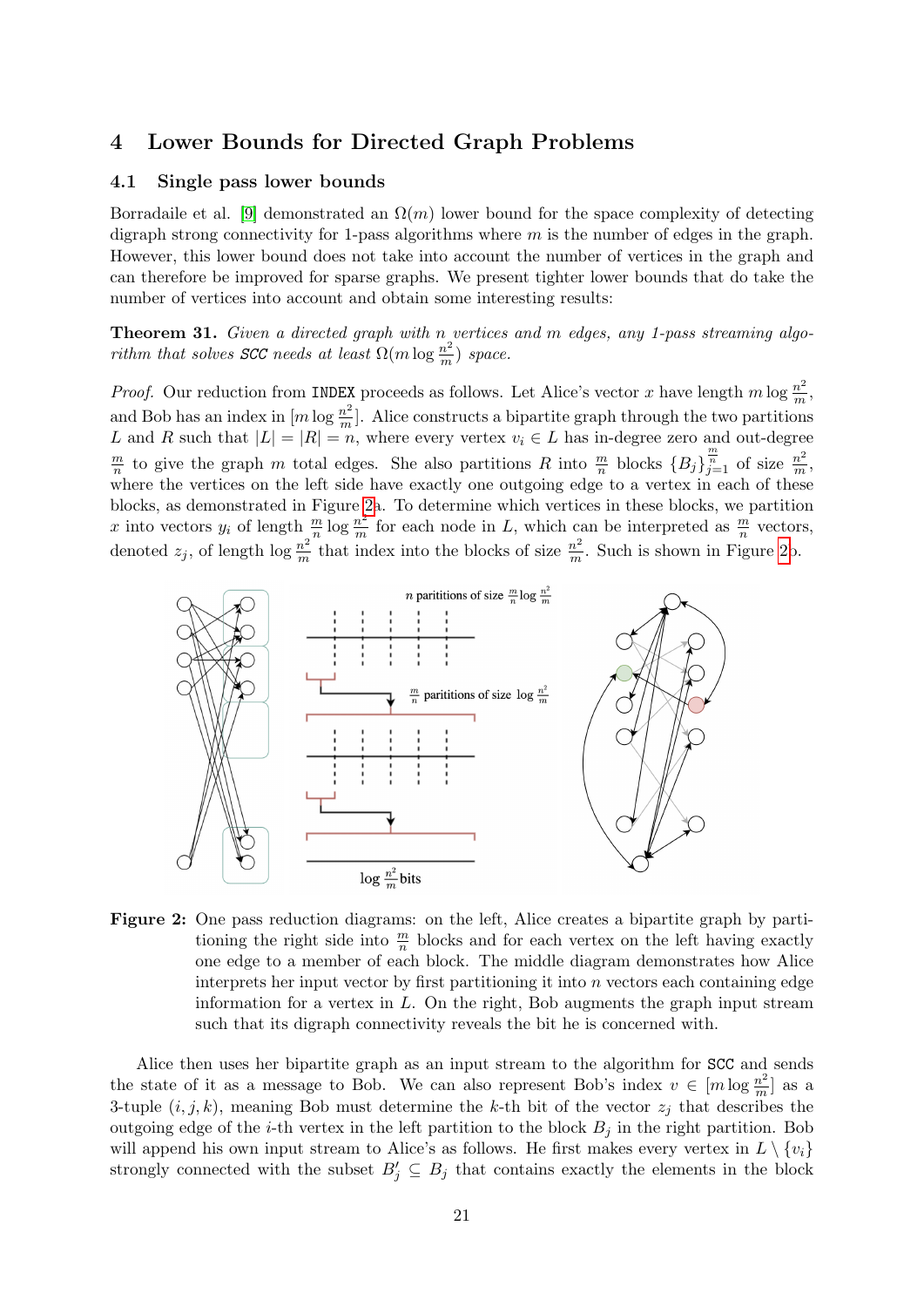whose written index number contains a one in the  $k$ -th bit, which is represented by the red node in Figure [2c](#page-20-1). Denote this component  $S_1$ . Subsequently, the input stream is augmented with edges to make  $v_i$  in the left partition, represented by the green node in Figure [2c](#page-20-1), strongly connected with  $R \setminus B_j'$  in the right partition. Denote this component  $S_2$  and note that the union of  $S_1$  and  $S_2$  forms the entire vertex set. Dummy nodes are employed since Bob is unaware of Alice's input stream and the pre-existence of some forward edges. In order to avoid a multigraph scenario and obey the insertion-only model's requirement that edges be unique, new nodes are created that also make the graph no longer bipartite. Finally, back edges from  $B'_j$  to  $v_i$  are inserted.

It suffices to demonstrate that the final graph constructed is strongly connected if and only if the edge from  $v_i$  into the block  $B_j$  belongs in the subset  $B'_j$ . Clearly with the last back edges inserted,  $S_2$  is reachable from  $S_1$ . However, if  $v_i$  has an out edge to  $B_j \setminus B'_j$ , then  $S_1$  is not reachable from  $S_2$  because the only vertex in the left partition that the set  $R \setminus \check{B}'_j$  can reach is  $v_i$ , since Alice only appended edges going from left to right and Bob only connected these vertices to  $v_i$ , On the other hand, if  $v_i$  has an out edge to  $B'_j$ , then there is a path from  $S_2$  to  $S_1$ . Thus, Bob can ascertain the relevant bit in Alice's vector by querying the connectivity of the digraph constructed, and the lower bound on INDEX implies the desired  $\Omega(m \log \frac{n^2}{m})$  $\frac{n^2}{m}$ ) lower bound on the space complexity of SCC.  $\Box$ 

This lower bound is optimal as one can store the entire graph in this amount of memory.

Similar results also follow for other directed graph problems, namely ACYCLIC and S-ALL-CONN. The former involves detecting whether or not there are any directed cycles in the input graph, while the latter involves determining whether or not there exists a path from a fixed input vertex s to every single other vertex in the graph.

Theorem 32. Given a directed graph with n vertices and m edges, any 1-pass streaming algorithm that solves ACYCLIC needs at least  $\Omega(m \log \frac{n^2}{m})$  $\frac{n^2}{m}$ ) space.

Proof. The reduction from INDEX to ACYCLIC, which formally is the decision problem of determining whether or not a directed graph contains a cycle, follows a similar construction to our previous result for the one pass lower bound of SCC. Again, Alice has a  $m \log \frac{n^2}{m}$  $\frac{n^2}{m}$  length binary vector and constructs the same bipartite graph from before.

<span id="page-21-0"></span>The augmentation to Alice's edge input stream that Bob provides however is simpler. Recall that  $B'_{j}$  is the subset of the jth block that Bob needs to determine whether or not the *i*th vertex on the left side of the graph has an edge into or not. Bob now just needs to append edges going



**Figure 3:** A true instance of INTERSECT( $SC_{7,4}$ ). Some edges have been omitted for clarity. The players play in order of their numbering. Example courtesy of [\[20\]](#page-25-2).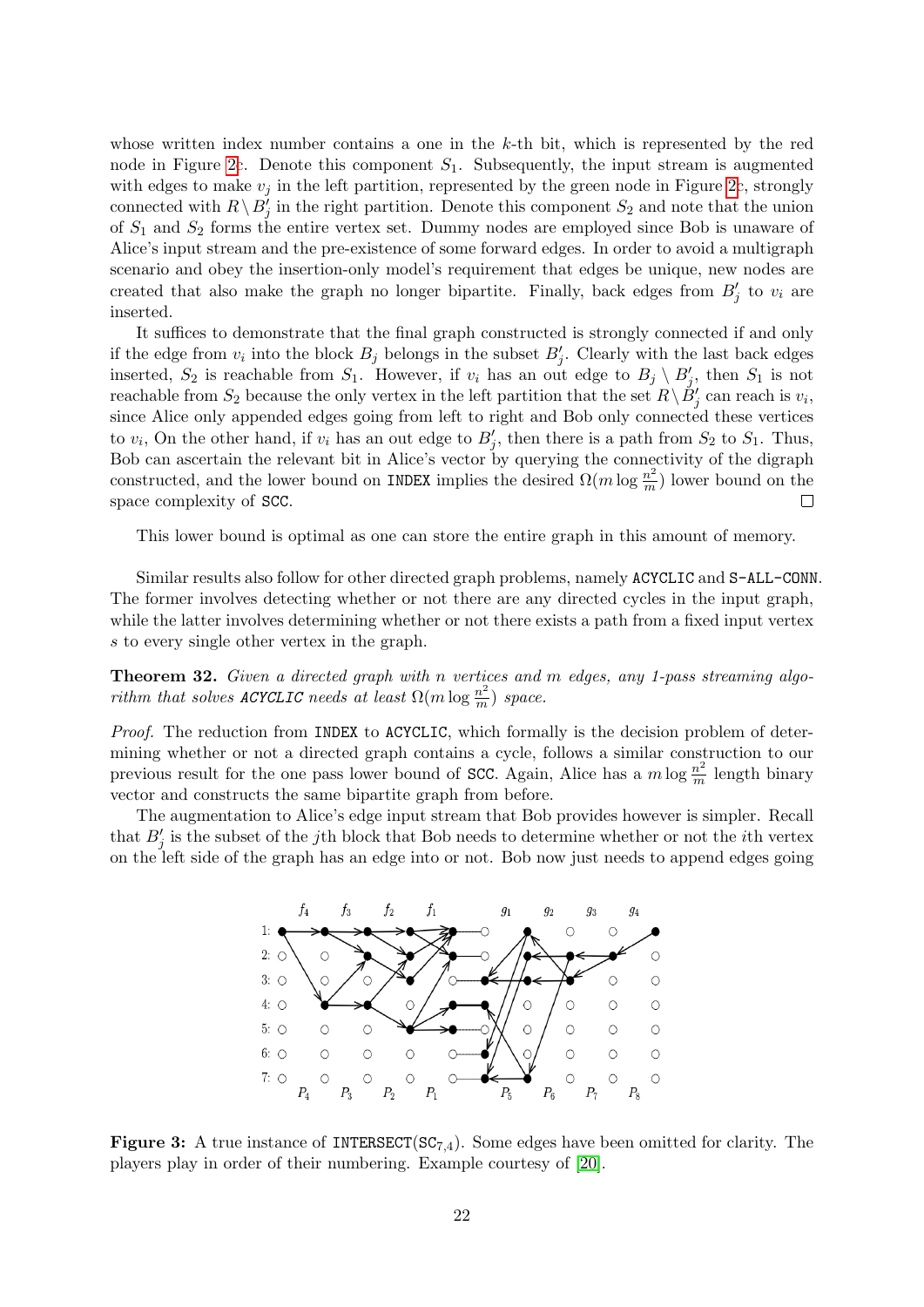right to left, from every vertex in  $B'_j$  to  $v_i$ , and test the whether or not the graph is acyclic. Since these are the only edges in the stream from right to left, if there is no cycle, then  $v_i$  has an edge into  $B_j \setminus B'_j$ , else  $v_i$  has an edge into  $B'_j$ .  $\Box$ 

Theorem 33. Given a directed graph with n vertices and m edges, any 1-pass streaming algorithm that solves S-ALL-CONN needs at least  $\Omega(m \log \frac{n^2}{m})$  $\frac{n^2}{m}$ ) space.

*Proof.* The construction is similar to the *m*-parameterized lower bound for the SCC problem: Alice gets a binary input vector of length  $m \log \frac{n^2}{m}$  $\frac{n^2}{m}$ , and using the indices of the stream where the input is 1 we construct a bipartite graph where there are n vertices on either side  $(O(n))$ vertices in total). The right side is partitioned into  $\frac{m}{n}$  blocks of size  $\frac{n^2}{m}$  $\frac{n^2}{m}$ , so it takes  $O(\log \frac{n^2}{m})$  $\frac{n^2}{m}$ ) bits to encode the position of the vertex that an edge is going to in a particular block. Note that the source vertex s is different from all these vertices and in Alice's construction will remain an isolated vertex.

Each index in Alice's stream can be considered as a 3-tuple  $(i, j, k)$  representing an edge, where i represents the node on the left of the graph,  $j$  is the block number on the right side of the graph, and  $k$  is the node number within that block. That edge is added if and only if the corresponding index in the stream is has the value 1. Alice also adds a dummy vertex  $t$  which is also an isolated vertex.

Now Bob has an index which itself can be represented as a 3-tuple  $(u, v, k)$ . Bob adds the following edges to the graph:

- 1. An edge from s to u.
- 2. Edges from the k-th vertex in the v-th block on the right side to every single other vertex in the graph (including  $t$ ).

Note that if edge  $(u, v, k)$  was added by Alice, then s can reach u and the k-th vertex in the  $v$ -th block, and therefore every single vertex. However, if the edge was not added by Alice, then there is s which will be able to reach  $u$ , and all vertices on the right side reachable from  $u$ , but none of them will be able to reach t. This completes the lower bound proof that we need at least  $\Omega(m \log \frac{n^2}{m})$  $\frac{m^2}{m}$ ) space to solve this problem as well.

Note that the construction also works for the s-t-connectivity problem where we need to determine if there exists a path from  $s$  to  $t$  and the lower bound therefore applies to that problem as well.  $\Box$ 

#### 4.2 Multiple pass lower bounds

We first need to define the set chasing problem  $SC_{n,p}$  as described by Guruswami and Onak [\[20\]](#page-25-2) to obtain multi-pass lower bounds for SCC:

**Definition 34.** The  $SC_{n,p}$  problem consists of p players, each with a function  $f_i : [n] \to \mathcal{P}([n])$ where  $\mathcal{P}(X)$  is the power set of X. Additionally, define  $\overline{f_i} : \mathcal{P}([n]) \to \mathcal{P}([n])$  via  $\overline{f_i} = \bigcup_{j \in [n]} f_i(j)$ . The goal is to compute  $\overline{f_1}(\overline{f_2}(\ldots \overline{f_n}(\{1\})\ldots))$ , which is output by the p-th player at the end of the  $(p-1)$ -th round, the last round.

The actual problem considered for the multiple pass reduction is INTERSECT( $SC_{n,p}$ ), which is conveniently a decision problem.

**Definition 35.** Given two instances of the  $SC_{n,p}$ , with functions  $\overline{f_i}$  and  $\overline{g_i}$ , INTERSECT( $SC_{n,p}$ ) is the decision problem of checking if  $\overline{f_1}(\overline{f_2}(\ldots \overline{f_n}(\{1\})\ldots)) \cap \overline{g_1}(\overline{g_2}(\ldots \overline{g_n}(\{1\})\ldots)) = \phi$ .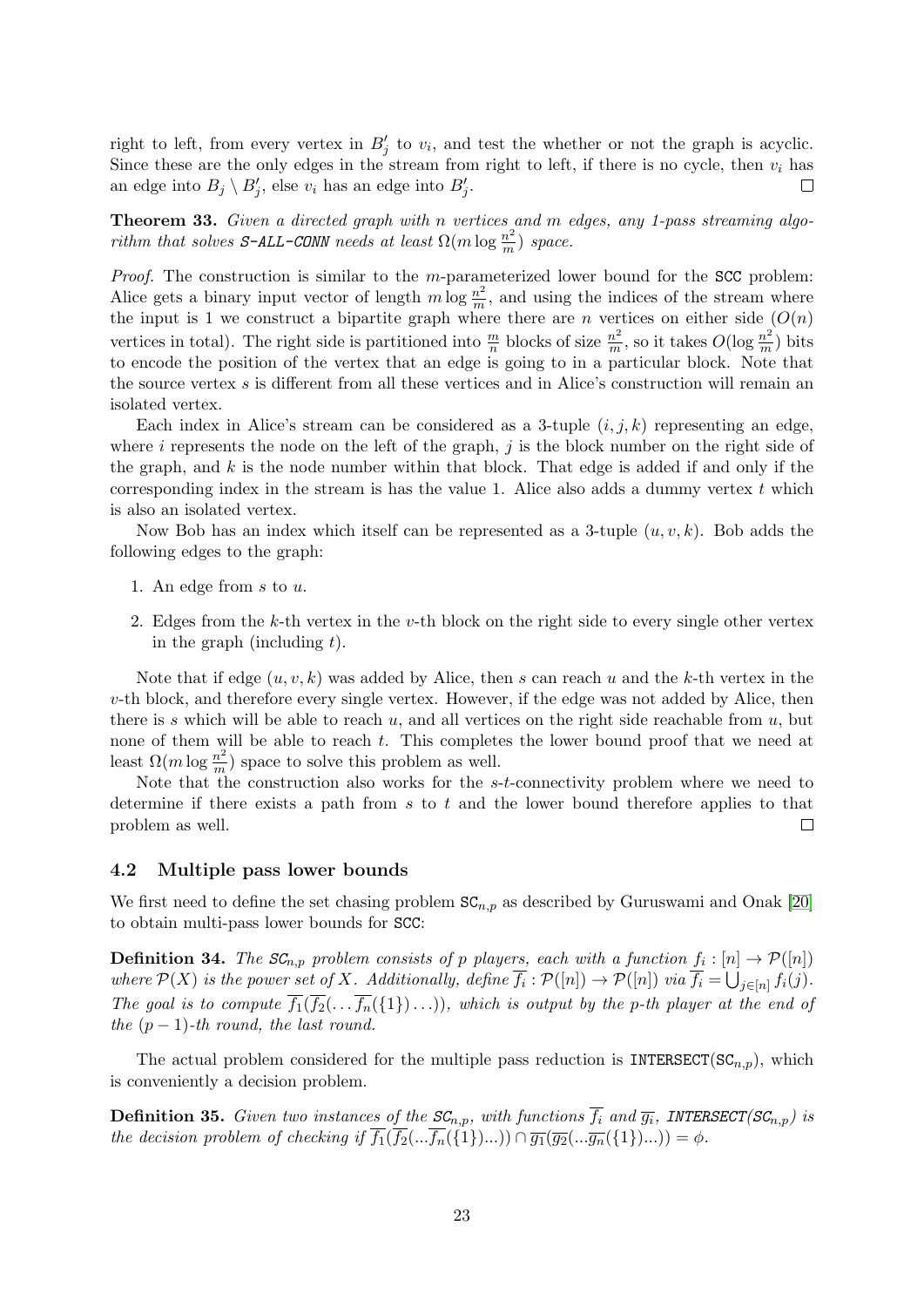

Figure 4: Reduction from SCC to  $SC_{n,p}$  where  $n = 3$  and  $p = 2$ . Quite a few edges omitted from actual construction. The middle red layer represents the output of both the SC problems and therefore the INTERSECT problem is true since there exists a vertex with edges to both sides of the field.

A diagrammatic representation of this problem is shown in Figure [3.](#page-21-0) [\[20\]](#page-25-2) uses this problem to show a multiple pass lower bound for the directed  $s - t$  connectivity problem, and a similar reduction is shown here.

**Theorem 36.** Given a directed graph with n vertices, reducing to INTERSECT( $SC_{n,p}$ ) demonstrates that  $n^{1+\Omega(1/p)})/p^{O(1)}$  is a space lower bound for any  $p-1$  pass algorithm that solves the SCC problem (and therefore the SCC-FIND problem).

*Proof.* The reduction from SCC to INTERSECT( $SC_{n,p}$ ) is constructed through the following:

- 1. Consider the graph similar to Figure [3,](#page-21-0) where the edges in the second half are flipped such that everything is going from left to right. This gives us a directed acyclic graph.
- 2. Now we add an edge from every vertex in the last layer to s, and we also add an edge from every vertex in the middle red layer to s.
- 3. We add an edge from t to every vertex in the graph. Also for any vertex that does not have any outgoing neighbors we add an edge from it to s.

We now consider the implications of INTERSECT( $SC_{n,p}$ ) on the original SCC instance.

- If INTERSECT(SC<sub>n,p</sub>) is false then there is no path from s to t since there is no vertex in the red layer that is connected to both the left and right side that is reachable from s. Therefore the graph cannot be strongly connected.
- If INTERSECT( $SC_{n,p}$ ) is true then we want to show that the graph is strongly connected. First note that every node is reachable from  $t$  since we added an edge from  $t$  to every other vertex. Now if the INTERSECT( $SC_{n,p}$ ) is true then t is reachable from s which means that every vertex is reachable from s. Now there are two kinds of vertices:
	- Vertices that have a path to the last layer. In this case every vertex in the last layer is connected to s so s is reachable from the vertex.
	- Vertices that do not have a path to the last layer. In this case they eventually hit a vertex with no out neighbors to the last layer. But in this case we added an edge from this vertex to s so s is reachable from the vertex.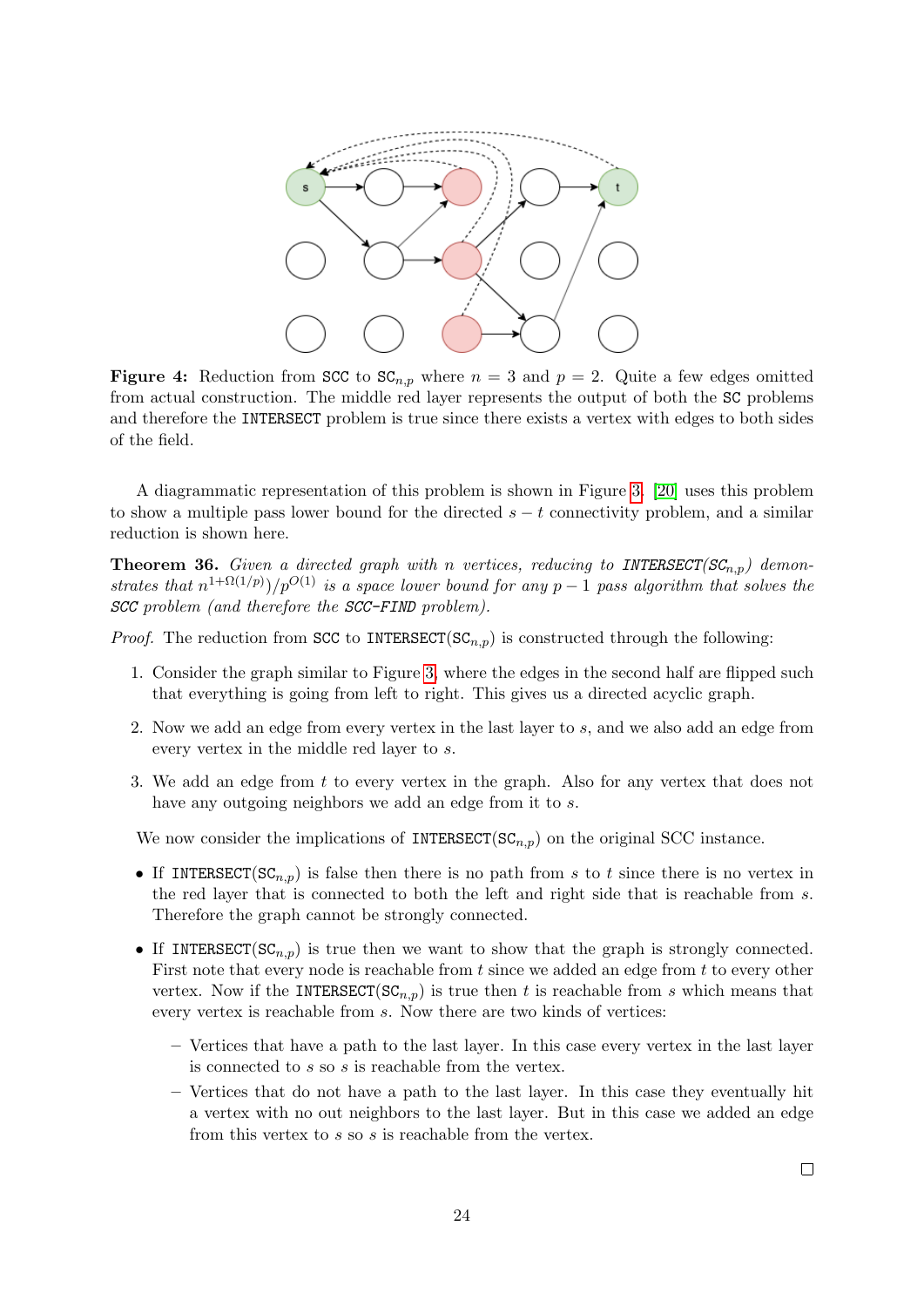# References

- <span id="page-24-4"></span>[1] Nir Ailon. An active learning algorithm for ranking from pairwise preferences with an almost optimal query complexity. The Journal of Machine Learning Research, 13(1):137–164, 2012.
- <span id="page-24-10"></span>[2] Nir Ailon, Moses Charikar, and Alantha Newman. Aggregating inconsistent information: ranking and clustering. Journal of the ACM (JACM), 55(5):1–27, 2008.
- <span id="page-24-8"></span>[3] Noga Alon. Ranking tournaments. SIAM Journal on Discrete Mathematics, 20(1):137–142, 2006.
- <span id="page-24-12"></span>[4] Sanjeev Arora, Alan Frieze, and Haim Kaplan. A new rounding procedure for the assignment problem with applications to dense graph arrangement problems. Mathematical programming, 92(1):1–36, 2002.
- <span id="page-24-1"></span>[5] Sepehr Assadi, Gillat Kol, Raghuvansh R Saxena, and Huacheng Yu. Multi-pass graph streaming lower bounds for cycle counting, max-cut, matching size, and other problems. In 2020 IEEE 61st Annual Symposium on Foundations of Computer Science (FOCS), pages 354–364. IEEE, 2020.
- <span id="page-24-2"></span>[6] Sepehr Assadi and Ran Raz. Near-quadratic lower bounds for two-pass graph streaming algorithms. In 2020 IEEE 61st Annual Symposium on Foundations of Computer Science (FOCS), pages 342–353. IEEE, 2020.
- <span id="page-24-5"></span>[7] Reuven Bar-Yehuda, Dan Geiger, Joseph Naor, and Ron M Roth. Approximation algorithms for the feedback vertex set problem with applications to constraint satisfaction and bayesian inference. SIAM journal on computing, 27(4):942–959, 1998.
- <span id="page-24-7"></span>[8] Shuvra S Bhattacharyya, Praveen K Murthy, and Edward A Lee. Synthesis of embedded software from synchronous dataflow specifications. Journal of VLSI signal processing systems for signal, image and video technology, 21(2):151–166, 1999.
- <span id="page-24-14"></span>[9] Glencora Borradaile, Claire Mathieu, and Theresa Migler. Lower bounds for testing digraph connectivity with one-pass streaming algorithms. CoRR, abs/1404.1323, 2014.
- <span id="page-24-13"></span>[10] Felix Brandt, Markus Brill, and Bernhard Harrenstein. Tournament solutions. 2016.
- <span id="page-24-0"></span>[11] Amit Chakrabarti, Prantar Ghosh, Andrew McGregor, and Sofya Vorotnikova. Vertex ordering problems in directed graph streams, 2019.
- <span id="page-24-9"></span>[12] Pierre Charbit, Stéphan Thomassé, and Anders Yeo. The minimum feedback arc set problem is np-hard for tournaments. Combinatorics, Probability and Computing, 16:01–04, 2007.
- <span id="page-24-3"></span>[13] Lijie Chen, Gillat Kol, Dmitry Paramonov, Raghuvansh Saxena, Zhao Song, and Huacheng Yu. Almost optimal super-constant-pass streaming lower bounds for reachability. *Electron*. Colloquium Comput. Complex., 28:27, 2021.
- <span id="page-24-6"></span>[14] William W Cohen, Robert E Schapire, and Yoram Singer. Learning to order things. In Advances in neural information processing systems, pages 451–457, 1998.
- <span id="page-24-11"></span>[15] Don Coppersmith, Lisa Fleischer, and Atri Rudra. Ordering by weighted number of wins gives a good ranking for weighted tournaments. In Proceedings of the seventeenth annual ACM-SIAM symposium on Discrete algorithm, pages 776–782, 2006.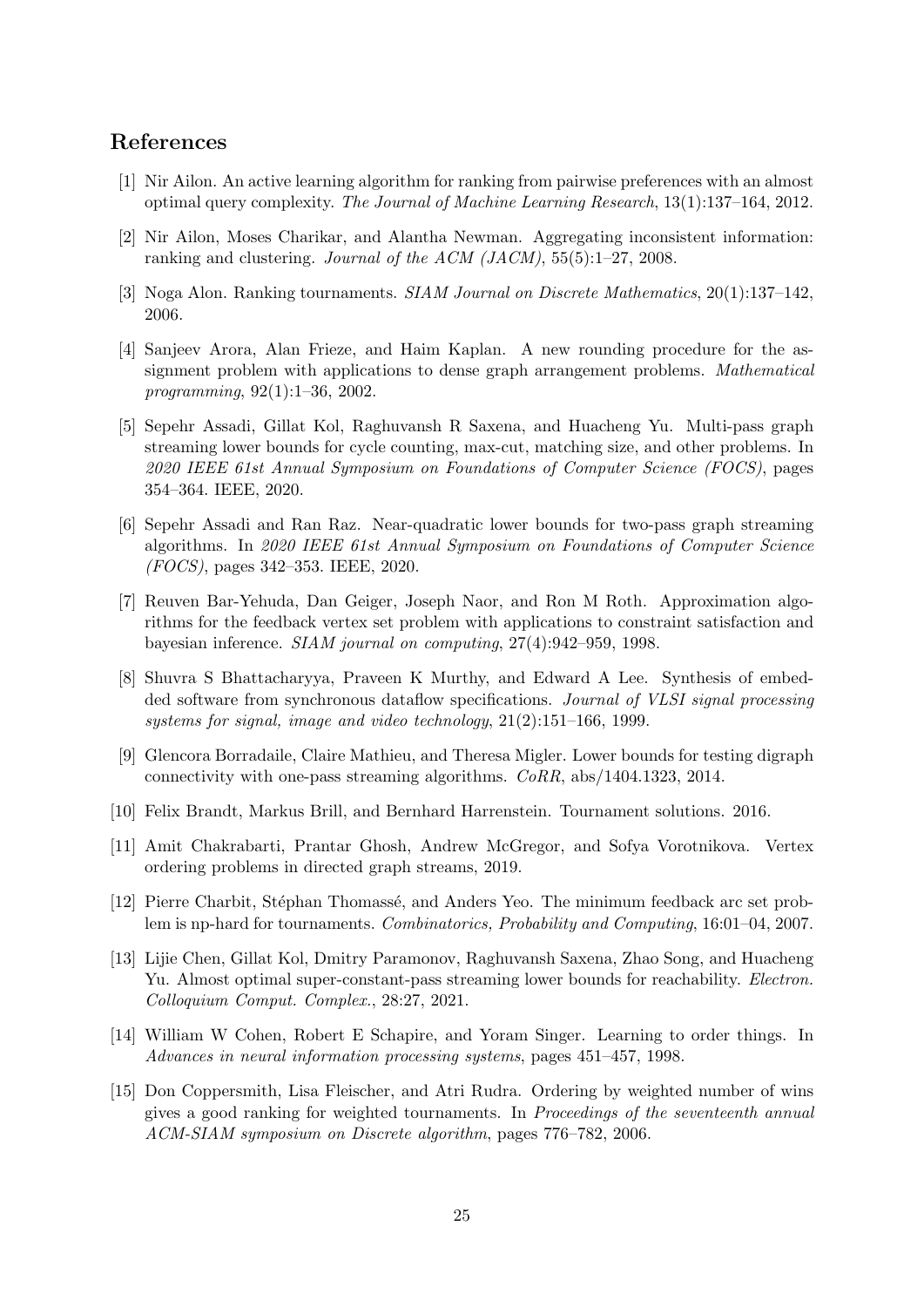- <span id="page-25-0"></span>[16] Joan Feigenbaum, Sampath Kannan, Andrew McGregor, Siddharth Suri, and Jian Zhang. On graph problems in a semi-streaming model. Theoretical Computer Science, 348(2-3):207– 216, 2005.
- <span id="page-25-6"></span>[17] Paola Festa, Panos M Pardalos, and Mauricio GC Resende. Feedback set problems. In Handbook of combinatorial optimization, pages 209–258. Springer, 1999.
- <span id="page-25-9"></span>[18] Alan Frieze and Ravi Kannan. Quick approximation to matrices and applications. Combinatorica, 19(2):175–220, 1999.
- <span id="page-25-5"></span>[19] Xiubo Geng, Tie-Yan Liu, Tao Qin, Andrew Arnold, Hang Li, and Heung-Yeung Shum. Query dependent ranking using k-nearest neighbor. In Proceedings of the 31st annual international ACM SIGIR conference on Research and development in information retrieval, pages 115–122, 2008.
- <span id="page-25-2"></span>[20] Venkatesan Guruswami and Krzysztof Onak. Superlinear lower bounds for multipass graph processing. Algorithmica, 76(3):654–683, 2016.
- <span id="page-25-11"></span>[21] Daniel M Kane, Jelani Nelson, and David P Woodruff. On the exact space complexity of sketching and streaming small norms. In Proceedings of the twenty-first annual ACM-SIAM symposium on Discrete Algorithms, pages 1161–1178. SIAM, 2010.
- <span id="page-25-3"></span>[22] Claire Kenyon-Mathieu and Warren Schudy. How to rank with few errors. In Proceedings of the thirty-ninth annual ACM symposium on Theory of computing, pages 95–103, 2007.
- <span id="page-25-8"></span>[23] Luigi Laura and Federico Santaroni. Computing strongly connected components in the streaming model. In International Conference on Theory and Practice of Algorithms in (Computer) Systems, pages 193–205. Springer, 2011.
- <span id="page-25-1"></span>[24] Andrew McGregor. Graph stream algorithms: a survey. ACM SIGMOD Record, 43(1):9–20, 2014.
- <span id="page-25-4"></span>[25] Antti-Veikko Rosti, Necip Fazil Ayan, Bing Xiang, Spyros Matsoukas, Richard Schwartz, and Bonnie Dorr. Combining outputs from multiple machine translation systems. In Human Language Technologies 2007: The Conference of the North American Chapter of the Association for Computational Linguistics; Proceedings of the Main Conference, pages 228–235, 2007.
- <span id="page-25-7"></span>[26] Aiguo Xie and Peter A Beerel. Implicit enumeration of strongly connected components and an application to formal verification. IEEE Transactions on Computer-Aided Design of Integrated Circuits and Systems, 19(10):1225–1230, 2000.

# <span id="page-25-10"></span>A Description of SampleAndRank [\[1\]](#page-24-4)

As mentioned in the main text, SampleAndRank is similar to GetNearOptimalPermutation, except the local optimization procedures differ:

**Algorithm 5 SampleAndRank**(V,  $W, \varepsilon$ ): Top level function for computing a  $(1+\varepsilon)$ -approximation to the minimum feedback arc set using only  $O(n \text{ poly}(\log n/\varepsilon))$  queries to W in expectation.

<sup>1:</sup>  $n \leftarrow |V|$ 

<sup>2:</sup>  $\pi \leftarrow$  Expected O(1)-approximation with expected  $O(n \log n)$  queries to W using Quicksort.

<sup>3:</sup> return RecurseSAR $(V, W, \varepsilon, n, \pi)$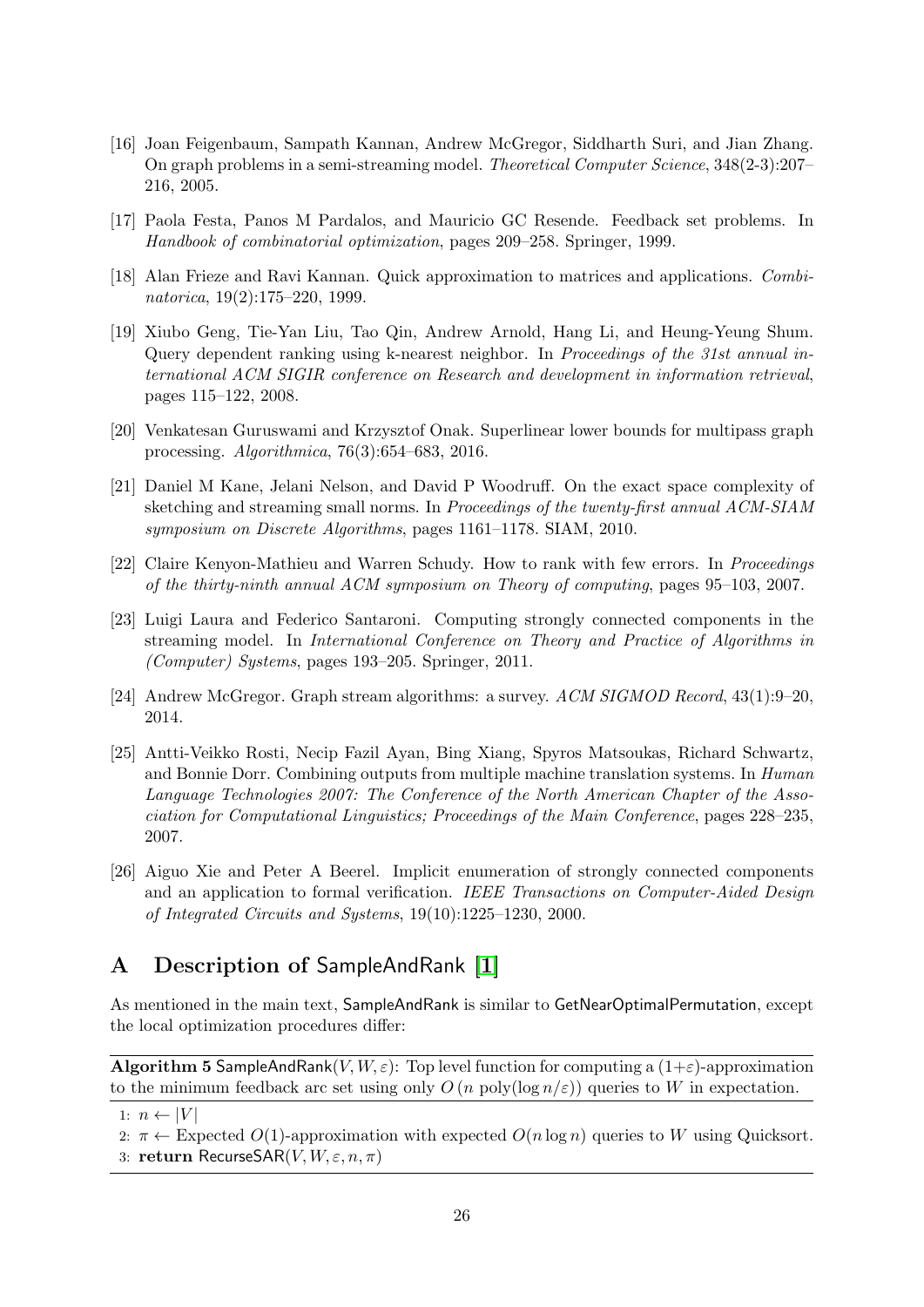**Algorithm 6 Recurse**SAR(V,  $W, \varepsilon, n, \pi$ ): Identical recursive structure to Recurse, except the base cases return the Trivial partition. This algorithm does not optimize those cases since its goal is not to output a near-optimal permutation, but to rather output an  $\varepsilon$ -good partition.

1:  $N \leftarrow |V|$ 2: if  $N \leq \log n / \log \log n$  then 3: return Trivial Partition  $\{V\}$ 4: end if 5:  $E \leftarrow$  random subset of  $O(\varepsilon^{-4} \log n)$  elements from  $\binom{V}{2}$  $\binom{V}{2}$  (with repetition) 6:  $C \leftarrow C_E(\pi, V, W)$  (*C* is an additive  $O(\varepsilon^2 N^2)$  approximation of  $C(\pi, V, W)$ ) 7: if  $C = \Omega(\varepsilon^2 N^2)$  then 8: return Trivial Partition  $\{V\}$ 9: end if 10:  $\pi_1 \leftarrow$  ApproxLocalImproveSAR(V,  $W, \varepsilon, n, \pi$ ) 11:  $k \leftarrow$  uniformly random integer in the range  $[N/3, 2N/3]$ 12:  $V_L \leftarrow \{v \in V : \rho_{\pi}(v) \leq k\}, \pi_L \leftarrow \text{restrict } \pi_1 \text{ to } V_L$ 13:  $V_R \leftarrow \{v \in V : \rho_{\pi}(v) > k\}, \pi_R \leftarrow \text{restrict } \pi_1 \text{ to } V_R$ 14: return Concatenate RecurseSAR( $V_L, W, \varepsilon, n, \pi_L$ ) and RecurseSAR( $V_R, W, \varepsilon, n, \pi_R$ )

<span id="page-26-0"></span>**Algorithm 7 ApproxLocalImproveSAR(V, W,**  $\varepsilon$ **,**  $n, \pi$ **)** [\[1\]](#page-24-4): The local optimization procedure for SampleAndRank. The sampling approach differs from that of ApproxLocalImprove. The optimization loop (line 15) has a similar terminating condition to ApproxLocalImprove, but only one single vertex move is made at a time, which would lead to a linear number of passes in the streaming setting due to line 17, which aims to make  $E_{v,i}$  independent of the resulting permutation  $\pi_{u\rightarrow j}$ (we will not go into the details of the refresh step).

1:  $N \leftarrow |V|, B \leftarrow \lceil \log(\Theta(\varepsilon N / \log n)) \rceil, L \leftarrow \lceil \log N \rceil$ 2: if  $N = O(\varepsilon^{-3} \log^3 n)$  then 3: return  $\pi$ 4: end if 5: for  $v \in V$  do 6:  $r \leftarrow \rho_{\pi}(v)$ 7: for  $i \in [B, L]$  do 8:  $E_{v,i} \leftarrow \phi$ 9: for  $m \in [1, \Theta(\varepsilon^{-2} \log^2 n)]$  do 10:  $j \leftarrow$  integer uniformly at random chosen from  $[\max\{1, r - 2^i\}, \min\{n, r + 2^i\}]$ 11:  $E_{v,i} \leftarrow E_{v,i} \cup \{(v, \pi(j))\}$ 12: end for 13: end for 14: end for 15: while  $\exists u \in V$  and  $j \in [n]$  s.t. (where  $l = \lceil \log |j - \rho_{\pi}(u)| \rceil$ ) :  $l \in [B, L]$  and TestMove<sub>Eu</sub>, $(\pi, V, W, u, j) > \varepsilon |j - \rho_{\pi}(u)| / \log n$  do 16: **for**  $v \in V$  and  $i \in [B, L]$  do 17: refresh sample  $E_{v,i}$  with respect to the move  $(u \to j)$ 18: end for 19:  $\pi \leftarrow \pi_{u \rightarrow i}$ 20: end while 21: return  $\pi$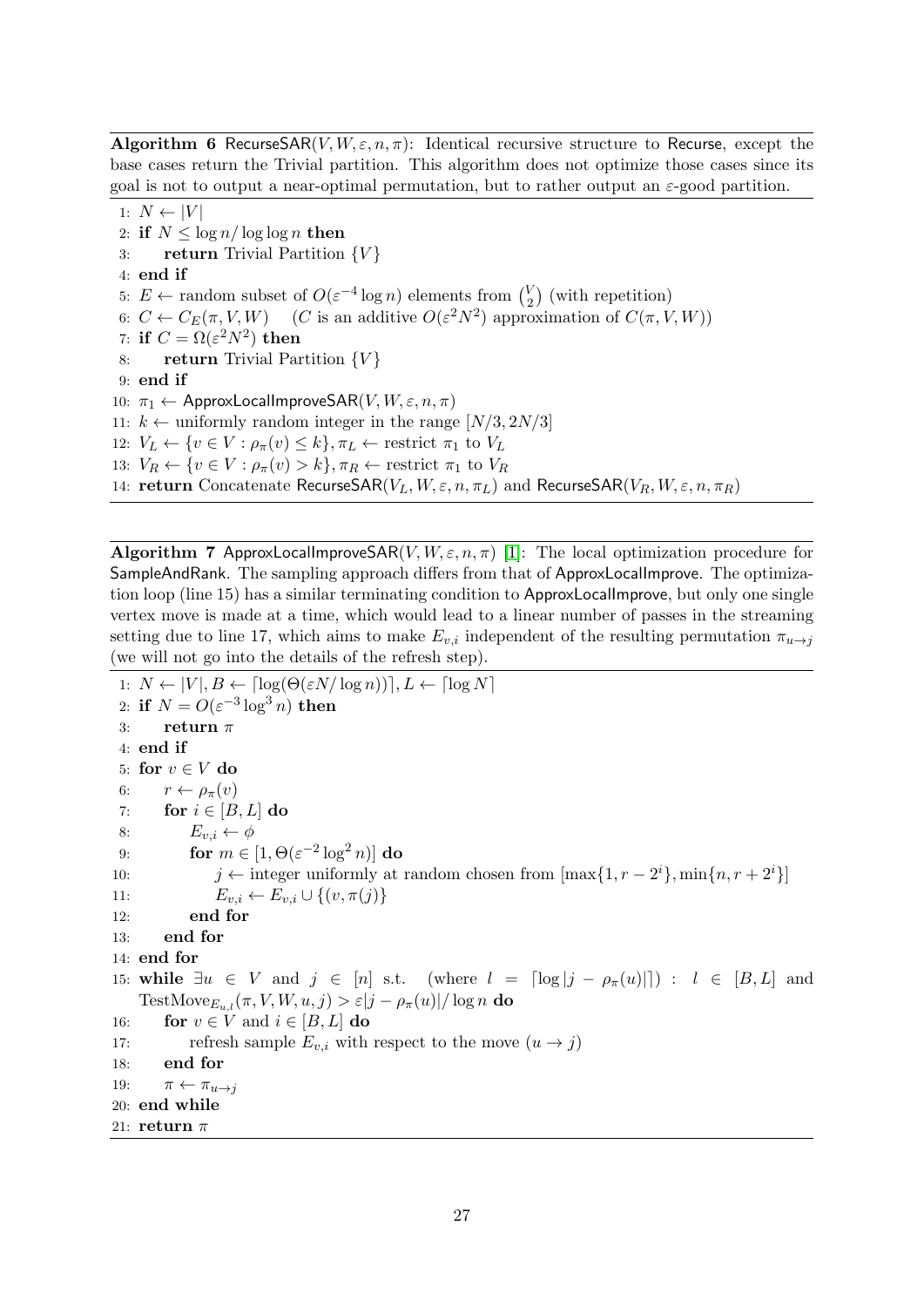# <span id="page-27-0"></span>B AddApproxMAS in the Semi-streaming Setting

Proof of Theorem [9.](#page-6-1) Frieze et al. [\[18\]](#page-25-9) introduce an efficient algorithm to obtain cut decompositions of matrices that are additive approximations with respect to their Frobenius norms, and demonstrate that this can be used to find a permutation that yields an additive approximation of the feedback arc set. Their algorithm can be adapted to the streaming setting, and the cut decomposition representation is highly useful since the number of cuts is only  $poly(1/\varepsilon)$  while each cut can be stored in  $O(n)$  space. Shown below is the cut decomposition algorithm that we adapt, hereon denoted  $\mathsf{AddApproxMAS}(V, E, \varepsilon, \delta)$  where V is the vertex set, E is the edge set,  $\varepsilon$ is the accuracy parameter, and  $\delta$  is the probability of correctness. The following are constants used in the pseudocode:

1.  $t_0 = O\left(\varepsilon^{-4}\right)$ 2.  $r_0 = O\left(\varepsilon^{-4}\right)$ 3.  $s_0 = O\left(\log \frac{t_0}{\delta}\right)$ 4.  $p = O\left(\varepsilon^{-4} \log \frac{t_0 r_0 s_0}{\delta}\right)$ 5.  $q = O(pr_0)$ 6.  $q' = O(ps_0 t_0 \delta^{-1} + \varepsilon^{-8} \log \frac{s_0 t_0}{\delta})$ 

Frieze et al. use notation that is clarified below for a given matrix  $W$ , where  $R, C$  represent the row and column set of the matrix  $W$ :

1.  $\mathbf{W}(S,T) = \sum_{(i,j) \in S \times T} W_{i,j}$ 2.  $P_{\mathbf{W}}(R) = \{x \in C \mid \mathbf{W}(R, x) \geq 0\}$ 3.  $N_{\mathbf{W}}(R) = C \setminus P_{\mathbf{W}}(R)$ 4.  $P_{\mathbf{W}}(C) = \{x \in R \mid \mathbf{W}(x, C) \geq 0\}$ 5.  $N_{\mathbf{W}}(C) = R \setminus P_{\mathbf{W}}(C)$ 6.  $Cut(S, T, d)_{i,j} =$  $\int d$  if  $(i, j) \in S \times T$ 0 otherwise 7.  $G(\nu) = \begin{cases} \{u \in R : \mathbf{W}(u, v) \geq \nu\} & \text{if } \nu \geq 0 \\ 0 & \text{if } \nu \geq 0 \end{cases}$  ${u \in R : \mathbf{W}(u, v) \leq \nu}$  if  $\nu < 0$ 

Note that the elements of the cut decomposition are defined by  $Cut(S, T, d)$  and can be efficiently stored. This is because we only need to know the row and column indices encompassed by  $S$  and  $T$ , in addition to the value of  $d$ . The following is the pseudocode for obtaining the cut decomposition of an input matrix  $A$ , which is used as a sparse approximation of the matrix used to compute the maximum acyclic subgraph.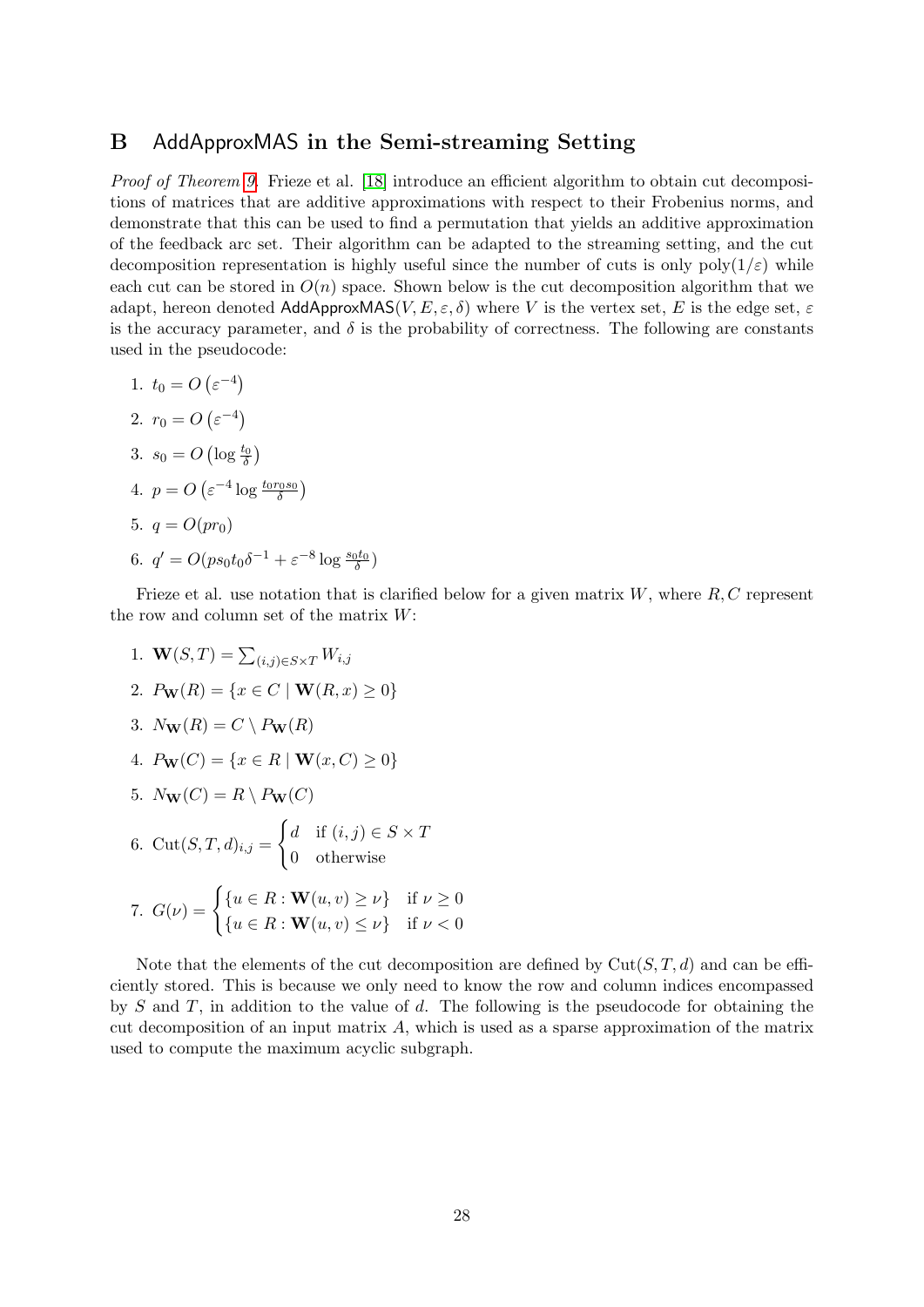Algorithm 8 GetCutDecomposition(A) [\[18\]](#page-25-9): 1: for  $t = 0, 1, ..., t_0 - 1$  do 2: Set  $W = A - (D^{(1)} + ... + D^{(t)}).$ 3: for  $s = 1, 2, ..., s_0$  do 4: for  $r = 1, 2, ..., r_0$  do 5: Pick v from C uniformly at random.

6: Pick  $\nu$  uniformly at random from  $[-1, 1]$ .

7: Pick random subsets  $U, U_1 \subseteq R$  independently such that  $|U| = p$  and  $|U_1| = q$ .

8: Pick random subset  $V_1$  from C independently such that  $|V_1| = q$ .

9: Let  $\ddot{R} \leftarrow G(\nu)$  and

10: 
$$
\tilde{C} \leftarrow \begin{cases} P_{\mathbf{W}}(\tilde{R} \cap U) & \text{if } \nu > 0 \\ N_{\mathbf{W}}(\tilde{R} \cap U) & \text{if } \nu < 0 \end{cases}
$$

11: Compute an estimate of  $\mathbf{W}(\tilde{R}, \tilde{C})$  as  $\tilde{W} = \frac{mn}{c^2}$  $\frac{mn}{q^2}\mathbf{W}(\tilde{R}\cap U_1,\tilde{C}\cap V_1).$ 12: end for

13: Let  $\tilde{R}, \tilde{C}$  be the sets which obtain the largest value of  $|\tilde{W}|$  in lines 4-12. 14: Choose new random subsets  $U_1 \subseteq R$ ,  $V_1 \subseteq C$  such that  $|U_1| = |V_1| = q'$ . 15: Recompute  $\tilde{W}$  as  $\frac{mn}{q'^2}\mathbf{W}(\tilde{R}\cap U_1, \tilde{C}\cap V_1)$ .

16: **if**  $|\tilde{W}| < \varepsilon^2 mn/9$  then

17: Goto the next s (if  $s = s_0$ , goto the final line 46) 18: end if 19: Compute the estimate  $\rho$  for  $|\tilde{R}|$  as follows:  $\rho = \frac{m}{\rho'}$  $\frac{m}{q'}|\tilde{R}\cap U_1|.$ 

20: if  $\rho > 2m/5$  then

21: Goto line 30

22: else 23: Estimate  $\mathbf{W}(R, \tilde{C})$  by  $W_1 = \frac{mn}{a'^2}$  $\frac{mn}{q'^2}\mathbf{W}(U_1,\tilde{C}\cap V_1).$ 24: **if**  $W_1 \ge \varepsilon^2 mn/19$  then 25:  $\tilde{R} \leftarrow R, \tilde{W} \leftarrow W_1, \rho \leftarrow m$ 26: else 27:  $\tilde{R} \leftarrow R \setminus \tilde{R}, \tilde{W} \leftarrow \frac{mn}{q'^2} \mathbf{W}(U_1, V_1) - W_1, \rho \leftarrow m - \rho$ 

28: end if

29: end if

30: Compute the estimate  $\kappa$  for  $|\tilde{C}|$  as follows:  $\kappa = \frac{n}{c'}$  $\frac{n}{q'}|\tilde{C} \cap V_1|$ . 31: if  $\kappa \geq 2n/5$  then 32: Goto line 41 33: else 34: Estimate  $\mathbf{W}(\tilde{R}, C)$  by  $W_2 = \frac{mn}{a'^2}$  $\frac{mn}{q'^2}\mathbf{W}(\tilde{R}\cap U_1,V_1).$ 35: if  $W_2 \geq \varepsilon^2 mn/39$  then 36:  $\tilde{C} \leftarrow C, \tilde{W} \leftarrow W_2, \kappa \leftarrow n$ 37: else 38:  $\tilde{C} \leftarrow C \setminus \tilde{C}, \tilde{W} \leftarrow \frac{mn}{q'^2} \mathbf{W}(U_1, V_1) - W_2, \kappa \leftarrow n - \kappa$ 39: end if 40: end if 41:  $R_{t+1} \leftarrow \tilde{R}, C_{t+1} \leftarrow \tilde{C}, d_{t+1} \leftarrow \frac{\tilde{W}}{\rho \kappa}$ 42:  $D^{(t+1)} \leftarrow Cut(R_{t+1}, C_{t+1}, d_{t+1})$ 

43: Goto the next t (unless  $t = t_0$  in which case the algorithm fails)

44: end for

45: end for

46: **return**  $D^{(1)} + ... + D^{(t)}$  as the approximation to A.